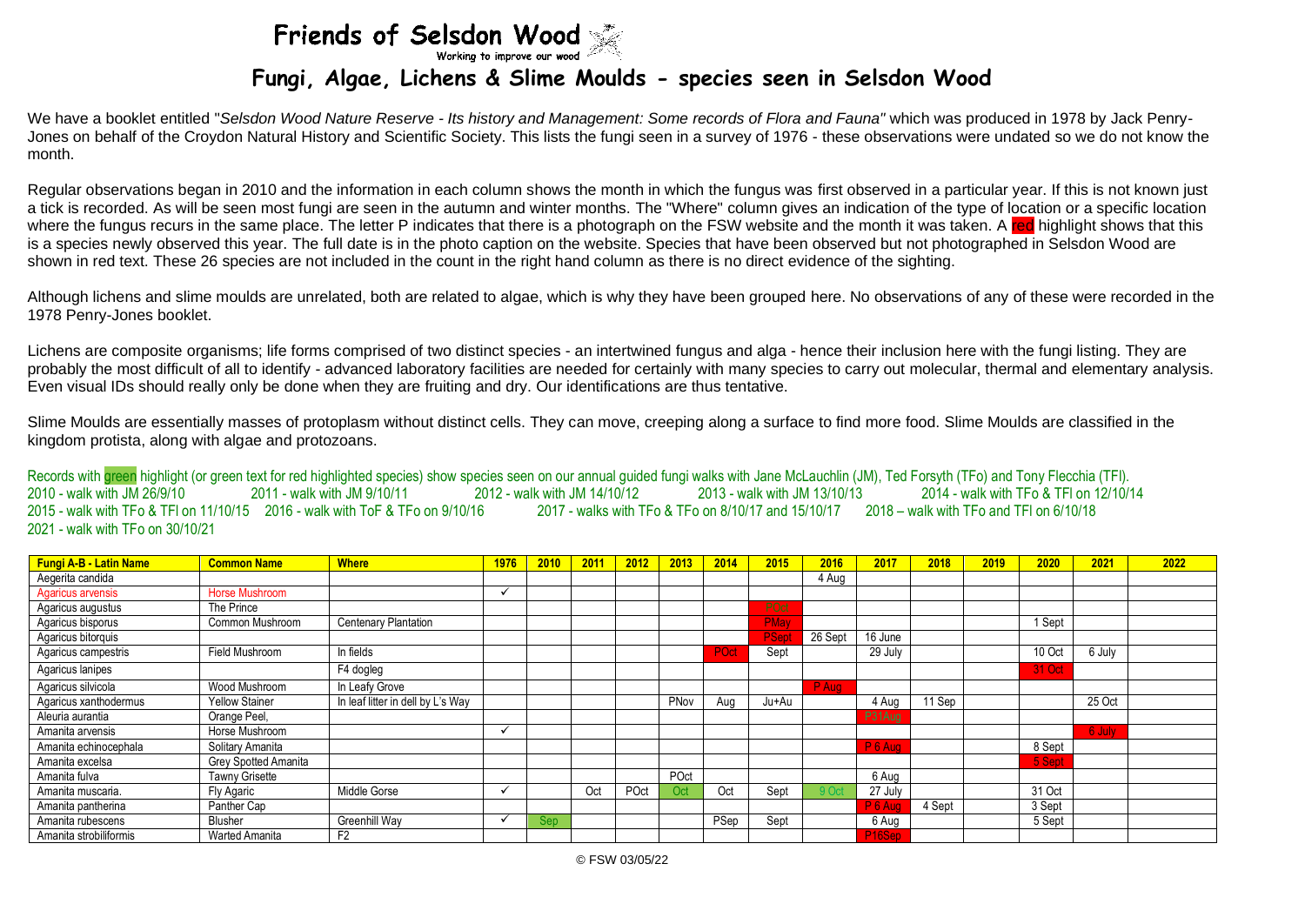| Amanita vaginata             | Grisette                     |                              |              |              |      |      |      |       |             |        | P <sub>1</sub> Sep  |        |         |               |         |             |
|------------------------------|------------------------------|------------------------------|--------------|--------------|------|------|------|-------|-------------|--------|---------------------|--------|---------|---------------|---------|-------------|
| Ampulloclitocybe clavipes    | Club Foot                    |                              | $\checkmark$ |              |      |      | POct | Oct   |             |        | 8 Oct               |        |         |               |         |             |
| Antrodiella semisupina       |                              |                              |              |              |      |      |      |       | PSept       |        |                     |        |         |               |         |             |
| Armillaria cepistipes        | Honey Fungus                 |                              |              |              |      |      |      | PSept |             |        |                     |        | 7 Sep   | 14 Oct        |         |             |
| Armillaria gallica           | <b>Bulbous Honey Fungus</b>  | East Gorse                   |              |              |      |      | Oct  | PSep  | Oct         | 12 A   | 13Oct               | 18 Sep | 28 Oct  | 18 Oct        |         |             |
| Armillaria mellea            | Honey Fungus                 | Common on stumps             | $\checkmark$ | Sep          | Oct  | Oct  | POct | PSep  | Oct         | 2 Aug  | 25Aug               | 27 Sep | 2 Oct   | 16 July       | 30 Oct  |             |
| Armillaria ostoyae           | Honey Fungus                 |                              |              |              |      |      |      | POct  |             |        |                     |        |         |               |         |             |
| Armillaria polymyces         | Dark Honey Fungus            |                              |              |              |      |      | POct |       | Oct         |        |                     |        |         | 2 Sept        |         |             |
| Armillaria tabescens,        | <b>Ringless Honey Fungus</b> | Tree trunk                   |              |              |      |      |      | 'Sep  |             |        |                     | 26 Sep |         | 7 Nov         |         |             |
| Ascocoryne cylichnium        |                              |                              |              |              |      |      | PNov |       |             |        |                     | 10 Jan |         |               |         |             |
| Ascocoryne sarcoides         | Purple Jelly Disc            | On dead branches             |              |              |      |      | POct | Oct   | Feb         |        |                     | 26 Sep |         | 29 Oct        |         |             |
| Athelia arachnoidea          |                              | Courtwood Grove              |              |              |      |      |      |       |             |        | P <sub>24</sub> Sep | 6 Oct  |         |               |         |             |
| Athelia bombacina            |                              |                              |              |              |      |      |      |       |             |        | P6Sep               | 30 Sep |         | 26 Nov        | 18 Sept |             |
| Athelia decipiens            |                              | <b>Bluebell Grove</b>        |              |              |      |      |      |       |             | P Oct  |                     |        |         |               |         |             |
| Aureoboletus gentilis        | <b>Gilded Bolete</b>         | Beech Grove                  |              |              |      |      |      |       |             |        |                     |        |         | 2 Sept        |         |             |
| Auricularia auricula-judae   | Jews Ear or Jelly Ear        | On Elder                     | $\checkmark$ | ✓            | Oct  |      | POct | Oct   | Oct         | 3 Aug  | 30Sept              | 16 Oct | 29 Oct  | 29 Oct        |         |             |
| Auricularia mesenterica      | <b>Tripe Fungus</b>          |                              |              |              |      | Oct  | POct |       |             |        |                     |        |         |               |         |             |
| Basidioradulum radula        | <b>Toothed Crust</b>         |                              |              | $\checkmark$ |      |      | PNov |       |             |        | 13 Feb              |        | 2 Oct   |               | 17 Oct  | 20 Feb (HG) |
| Biscogniauxia nummularia     | <b>Beech Tarcrust</b>        |                              |              |              |      |      |      | PMar  | Oct         | 2O     | 6 Oct               | 6 Oct  | $2$ Oct |               | 12 Sept |             |
| Bisporella citrina           | Lemon Disco                  |                              |              |              |      |      | PNov | PNov  |             |        | 30Sept              |        |         | 25 Oct        | 14 Oct  |             |
| Birkandera adjusta           | Smokey Bracket               |                              |              |              |      |      | PNov | PSep  | Oct         | 8 Au   | 28 Aug              |        |         | 11 Oct        | 7 Oct   |             |
| <b>Bolbitius titubans</b>    | <b>Yellow Fieldcap</b>       | David's Crook                |              |              |      |      |      | POct  |             | 2 Oct  | 30Sept              |        |         | 7 Nov         | 10 July |             |
| <b>Bolbitius reticulatus</b> | <b>Netted Fieldcap</b>       |                              |              |              |      |      |      | PNov  |             |        |                     | 4 Jun  |         | 6 Sept        |         |             |
| <b>Boletius badius</b>       | <b>Bay Bolete</b>            |                              |              |              |      |      |      |       |             | P Sept |                     |        |         |               |         |             |
| Boletus edulis               | Cep = Penny Bun              |                              |              | Sep          |      |      |      |       |             | P Aug  |                     |        |         |               |         |             |
| <b>Boletus luridus</b>       | <b>Lurid Bolete</b>          |                              | $\checkmark$ |              |      |      |      |       |             |        |                     |        |         |               |         |             |
| <b>Boletus luridiformis</b>  | Scarletina Bolete            | Middle Gorse                 |              |              |      |      |      |       |             | P Sept |                     |        |         |               |         |             |
| Boletus porosporus           | Sepia Bolete                 | <b>Beech Grove</b>           |              |              |      |      |      |       | PAug        |        | 4 Aug               | 5 Sep  |         | 29 Aug        |         |             |
| Boletus pseudoregius         | The Pretender                | Pool Grove                   |              |              |      |      |      |       |             |        |                     |        |         |               |         |             |
|                              |                              |                              |              |              |      |      |      |       |             |        |                     |        |         | <b>31 Aug</b> |         |             |
| Boletus subtomentosus        | Suede Bolete                 |                              |              |              |      |      |      | PAug  |             | 9 Oc   | 1 Aug               |        |         | 1 Sept        |         |             |
| Bulgaria inquinans           | <b>Black Bulgar</b>          |                              |              |              |      | PJul | POct | Oct   |             |        | 12 Aug              | 15 Sep |         | 31 Aug        |         |             |
| Byssomerulius corium         | <b>Netted Crust</b>          |                              |              |              |      |      |      |       |             |        |                     |        |         |               | 17 Oct  |             |
| <b>Fungi C - Latin Name</b>  | <b>Common Name</b>           | <b>Where</b>                 | 1976         | 2010         | 2011 | 2012 | 2013 | 2014  | 2015        | 2016   | 2017                | 2018   | 2019    | 2020          | 2021    | 2022        |
| Calocera cornea              | Small Stagshorn              |                              |              |              |      |      | PNov | Aug   | Oct         |        | 29 July             |        |         | 11 Oct        | 12 July |             |
| Calocera pallidospathulata   | Pale Stagshom                | On stump in The Wend         |              |              |      |      |      |       | PAug        | 17 Oct | 30Sept              |        |         |               |         |             |
| Calocera viscosa             | Yellow Stagshorn             | W Gorse - On stumps          | $\checkmark$ |              | PAug | Oct  | Oct  | PAug  | Oct         |        | 15 Aug              | 3 Nov  |         | 14 Oct        | 6 Oct   |             |
| Calocybe chrysenteron,       | <b>Yellow Domecap</b>        | The Wend                     |              |              |      |      |      |       |             |        |                     | P8Oc   |         |               |         |             |
| Calocybe gambosum            | St George's Mushroom         | An edible field mushroom     |              |              |      |      |      | PApr  |             | 16 Apr | 1 Apr               | 18 Apr | 6 Apr   |               | 6 June  | 15 Apr (HG) |
| Cantharellula cyathiformis,  | The Goblet                   |                              |              |              |      |      | PNov |       |             |        |                     |        |         |               |         |             |
| Ceraceomyces borealis        |                              | thick warty resupinate       |              |              |      |      |      |       |             | P Oct  | P6Oct               |        |         |               |         |             |
| Ceriporia viridans           |                              |                              | $\checkmark$ |              |      |      |      |       |             |        |                     |        |         |               |         |             |
| Chlorociboria aeruginascens  | Green Elfcup                 | Blue green stain on dead oak |              | $\checkmark$ |      |      | PNov | PMar  | Oct         |        | 23 Sep              | 6 Sep  | 2 Oct   |               | 12 Sept |             |
| Chlorophylum rhacodes        | Shaggy Parasol               | In Steven's Larch by Pines   |              |              |      |      | PSep | PSep  |             | 10 Oct | 13 Aug              | 8 Oct  |         | 29 Aug        | 28 Oct  |             |
| Chondrostereum purpureum     | Silver Leaf Fungus           |                              |              |              |      |      | PNov |       |             |        |                     | 5 Nov  |         | 16 Nov        | 18 Nov  |             |
| Clavulina cineria            | Grey Coral                   | Beech Grove & West Gorse     |              |              |      |      | PNov | Sep   |             |        | 4 Aug               | 26 Sep | 28 Oct  | 13 Oct        | 7 Oct   |             |
| Clavulina coralloides,       | <b>Crested Coral</b>         |                              |              |              |      |      |      |       | PSept       |        |                     |        |         |               |         |             |
| Clavulinopsis helvola        | Yellow Club fungus           |                              |              |              |      |      | Oct  |       | <b>PNov</b> |        |                     |        |         |               |         |             |
| Clitocybe dealbata           | <b>Ivory Funnel</b>          |                              |              |              |      |      |      |       |             |        |                     |        |         |               |         |             |
| Clitocybe fragrans           | <b>Fragrant Funnel</b>       |                              |              |              |      |      |      |       |             |        | P <sub>4</sub> Sep  |        |         |               |         |             |
| Clitocybe geotropa,          | <b>Trooping Funnel</b>       |                              |              |              |      |      |      |       |             |        | P11Nov              |        |         | 8 Sept        | 30 Oct  |             |
| Clitocybe gibba              | Common Funnel                | Farleigh Border west end     |              |              |      |      |      | POct  | Oct         | 22 Oct | 24 Sep              |        | 29 Oct  | 4 Nov         | 28 Oct  |             |
| Clitocybe houghtonii         |                              |                              |              |              |      |      |      | POct  |             |        |                     |        |         |               |         |             |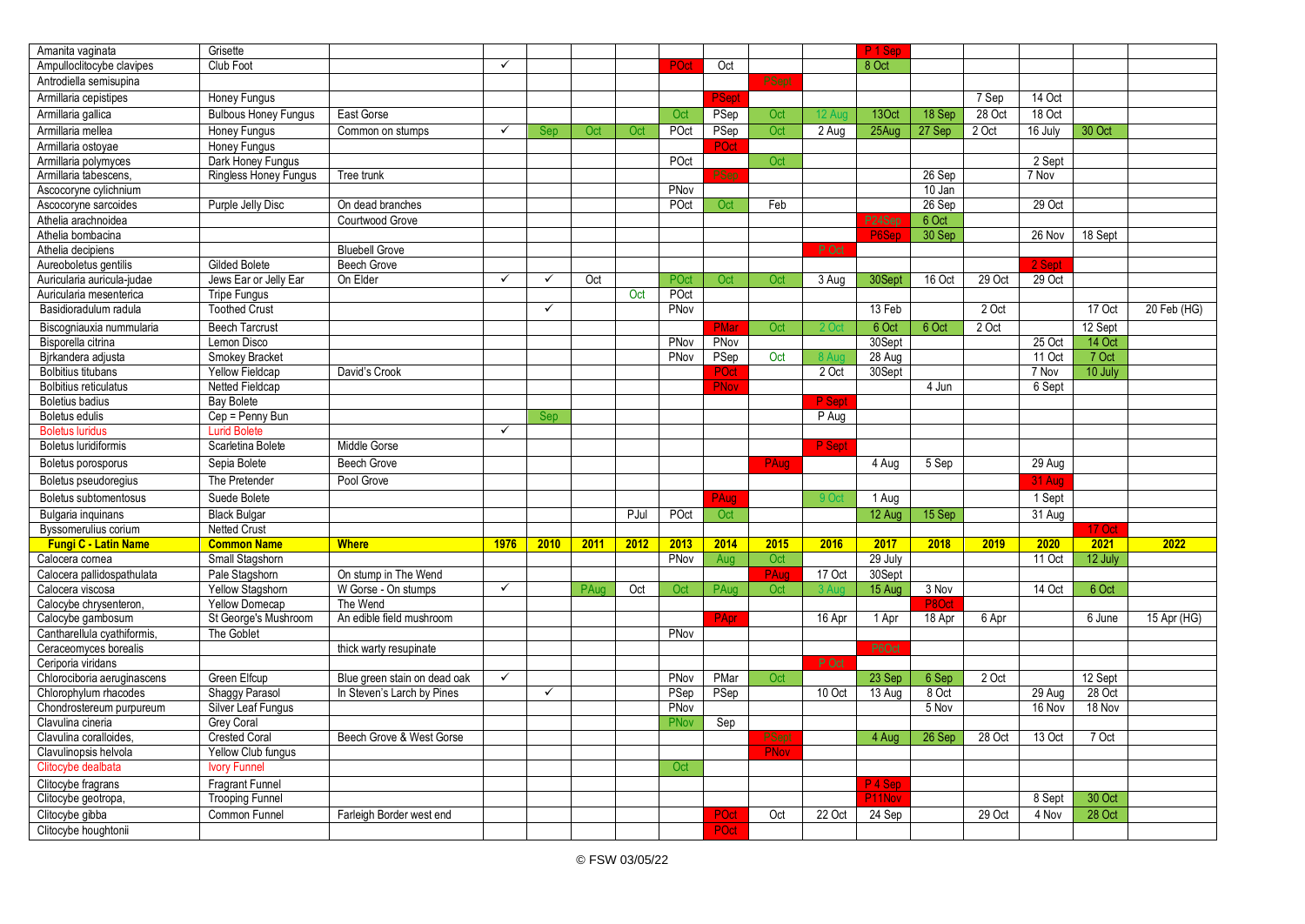| Clitocybe phaeophthalma                                 | Chicken Run Funnel                     |                              |              |              |      |      | PNov         |      |              |                        |                     |                     |        |                 |                  |             |
|---------------------------------------------------------|----------------------------------------|------------------------------|--------------|--------------|------|------|--------------|------|--------------|------------------------|---------------------|---------------------|--------|-----------------|------------------|-------------|
| Clitocybe nebularis                                     | <b>Clouded Funnel</b>                  | Ground                       |              | Sep          | Oct  |      | <b>PNov</b>  | Nov  | Oct          | 25 Aug                 | 27 Aug              | $20$ Oct            | 28 Oct | 21 Aug          | 17 Oct           |             |
| Clitocybe phylophila                                    | Frosted Funnel                         | Leaf litter                  |              |              |      |      | POct         | POct | Oct          |                        |                     |                     | 29 Oct |                 |                  |             |
| Clitocybe sinopica                                      |                                        |                              |              |              |      |      | POct         |      |              |                        |                     |                     |        | 12 Oct          |                  |             |
| Colletotrichum liliacearum                              | <b>Bluebell Spot</b>                   |                              |              |              |      |      | Oct          | PSep |              |                        |                     |                     |        |                 |                  |             |
| Colletotrichum trichellum,                              | Ivy Leaf Spot                          |                              |              |              |      |      |              |      |              |                        | P <sub>12</sub> Aug |                     |        |                 |                  |             |
| Collybia erythropus,                                    | Redleg Toughshank                      |                              |              |              |      |      |              | POct |              |                        |                     |                     |        |                 |                  |             |
| Collybia inodora                                        |                                        |                              |              |              |      |      |              | POct |              |                        |                     |                     |        |                 |                  |             |
| Coniophora arida                                        |                                        |                              |              |              |      |      |              |      |              |                        | P6Oct               |                     |        |                 |                  |             |
| Conocybe rickenii.                                      |                                        |                              |              |              |      |      |              |      |              |                        |                     |                     |        |                 |                  |             |
| Coprinellus disseminatus                                | Fairy Inkcap                           | In Greenhill Way             |              |              |      |      |              |      |              |                        |                     | 4 Sep               | 28 Oct | 6 Sept          |                  |             |
| Coprinellus xanthotrix                                  |                                        | In Leafy Grove               |              |              |      |      |              | POct | Oct          | 17 Sept                |                     |                     | 25 Aug | 31 Aug          |                  |             |
| Coprinopsis atramentaria                                | Common Inkcap                          | Broom Path + Farleigh Border |              |              | PJul |      | Oct          | Oct  | Sept         | 9O <sub>C</sub>        | 28 Sep              |                     | 26 Aug | 22 Jun          | 1 June           |             |
| Comprinopsis picacea.                                   | Magpie Inkcap                          |                              |              |              |      |      |              |      |              |                        |                     |                     |        | 18 Oct          | 30 Nov           |             |
| Coprinus comatus                                        | Lawyer's Wig                           | Photographed 13/10/09        |              |              |      |      |              |      |              |                        |                     |                     |        |                 |                  |             |
| Coprinus domesticus                                     | Firerug Inkcap                         |                              |              |              |      | PJan |              |      |              |                        | 23Sep               |                     |        |                 | 16 Oct           |             |
| Coprinus exstinctorius                                  |                                        |                              |              |              |      |      |              |      |              |                        |                     |                     |        |                 | 19 Oct           |             |
| Coprinus micaceus,                                      | Glistening Inkcap                      | Steven's Walk                |              |              |      | POct | Oct          | Sept | <b>Sept</b>  | 5 O                    | 6 Aug               | 16 Oct              |        | 19 Oct          | 14 Oct           |             |
| Coprinus silvaticus                                     |                                        |                              |              |              |      | POct |              |      |              |                        |                     |                     |        |                 |                  |             |
| Coprinus truncorum                                      |                                        | The Wend                     |              |              |      |      |              |      |              |                        |                     | P15Ser              | 31 Oct |                 |                  |             |
| Coriolellus albidus                                     |                                        |                              |              |              |      |      | PNov         |      |              |                        |                     |                     |        |                 | 16 Oct           |             |
| Cortinarius bolaris                                     | Dappled Webcap                         |                              |              |              |      |      | POct         |      |              |                        |                     |                     |        |                 |                  |             |
| Cortinarius caesiophyloides                             |                                        |                              |              |              |      |      |              |      |              |                        |                     |                     |        | 14 Oct          |                  |             |
| Cortinarius hemitrichus                                 | <b>Frosty Webcap</b>                   | Middle Gorse                 |              |              |      |      |              |      | <b>PSept</b> |                        |                     |                     |        |                 |                  |             |
| Cortinarius lepidopus                                   |                                        |                              |              |              |      |      |              |      | <b>PSept</b> |                        |                     |                     |        |                 |                  |             |
| Cortinarius malachius                                   |                                        |                              |              |              |      |      | POct         |      |              |                        |                     |                     |        |                 |                  |             |
| Cortinarius mucosus                                     | Orange Webcap                          |                              |              |              |      |      |              | PNov |              |                        |                     |                     |        |                 |                  |             |
| Cortinarius umbrinolens                                 |                                        |                              |              |              |      |      |              |      | <b>PSept</b> |                        |                     |                     |        |                 |                  |             |
| Craterellus cornucopioides                              | Horn of Plenty                         |                              |              |              |      |      | Oct          |      |              |                        |                     |                     |        |                 |                  |             |
| Crepidotus applanatus                                   | <b>Flat Oysterling</b>                 | On decaying wood             |              |              |      | Oct  | PSep         |      |              |                        | 29 July             | 11 Oct              |        | 6 Sept          | 16 Oct           |             |
| Crepidotus cesati                                       |                                        |                              |              |              |      |      | PNov         |      |              |                        |                     |                     |        | 5 Nov           |                  |             |
| Crepidotus luteolus                                     | <b>Yellow Oysterling</b>               |                              |              |              |      |      | PNov         |      |              |                        |                     |                     |        |                 |                  |             |
| Crepidotus mollis                                       | Peeling Oysterling                     |                              | $\checkmark$ | $\checkmark$ |      |      | PDec         |      | Sept         |                        | 14 Feb              | 26 Sep              | 28 Jun | 12 Oct          | 24 Sep           |             |
| Crepidotus variabilis                                   | Variable Oysterling                    |                              |              |              |      |      | PNov         | PNov | Oct          | 25 Oct                 |                     |                     |        |                 | 1 Feb            |             |
| Crepidotus versutus                                     | Oysterling                             |                              |              |              |      |      |              |      | POct         |                        |                     |                     |        |                 |                  |             |
| Cristularia depraedens                                  |                                        |                              |              |              |      |      |              |      |              | P Oc                   |                     |                     |        |                 |                  |             |
| Crucibulum leave                                        | Common Birds Nest                      |                              |              |              | PDec |      |              |      |              |                        |                     |                     |        |                 |                  |             |
| Cudoniella acicularis                                   | Oak Pin Fungus                         | On decaying Oak              |              |              |      |      | POct         | Aug  | Oct          | 31 Ai                  | 1 Sept              | 26 Sep              | 7 Sep  | 31 Oct          | 7 Oct            |             |
| Cuphophyllus pratensis                                  | Meadow Waxcap                          | David's Crook south end      |              |              |      |      |              | POct | Sept         |                        | 30Sept              |                     | 28 Oct |                 | 30 Oct           |             |
| Cuphophyllus virgineus                                  | Snowy Waxcap                           | <b>Great Field</b>           |              |              |      |      |              | PDec | Nov          |                        |                     |                     |        |                 |                  |             |
| Cyclocybe cylindracea.                                  | Poplar Fieldcap                        | On Elder                     |              |              |      |      |              |      |              |                        |                     |                     |        | 31 Aug          |                  |             |
| Cylindrobasidium leave<br><b>Fungi D-G - Latin Name</b> | <b>Common Name</b>                     | On Birch<br><b>Where</b>     | 1976         | 2010         | 2011 | 2012 | POct<br>2013 | 2014 | 2015         | 2016                   | 2017                | 2018                | 2019   | 2020            | 2021             | 2022        |
| Dacromyces cgrysocomus                                  |                                        |                              |              |              |      |      |              |      |              | P Oct                  |                     |                     |        |                 |                  |             |
| Dacrymyces minor                                        |                                        |                              |              |              |      |      |              |      | POct         |                        |                     |                     |        |                 |                  |             |
| Dacrymyces stillatus                                    | Common Jellyspot                       |                              |              |              |      |      |              | PJan | Oct          |                        | 2 Oct               | 2 Apr               |        | 29 Oct          | 24 Oct           |             |
| Daedaleopsis confragosa                                 | <b>Blushing Bracket</b>                | Steven's Larch               |              |              | P    |      | PNov         | PSep | Oct          | 30 A                   | 17 Sept             | 4 Sept              | 7 Sep  | 6 Sept          | 12 Sept          |             |
| Daedalia quercina                                       | Oak Mazegill                           |                              |              |              |      |      |              |      |              | P9 Oct                 |                     |                     |        |                 |                  |             |
| Daldinia concentrica s.l.                               |                                        | On Beech                     |              |              |      | Oct  | PNov         |      | Aug          |                        | 6 Oct               |                     | 14 May |                 |                  |             |
| Datronia mollis                                         | King Alfred's Cakes<br>Common Mazeqill | On twigs                     |              | Sep          |      |      |              | Aug  |              | 4 Au<br>9 <sub>O</sub> | 28 Oct              | 30 Sep              |        | 21 Aug<br>5 Nov | 11 Oct<br>17 Oct | 27 Apr (HG) |
| Diatrype disciformis                                    | <b>Beech Barkspot</b>                  | On Beech                     |              |              |      | Oct  | Nov          | Nov  | PApr         | 9 Oct                  | 8 Jan               | 30 Sep              |        |                 | 28 Oct           |             |
| Diatrype stigma                                         | Common Tarcrust                        | Steven's Larch               |              |              |      |      |              | 'Ser | Oct          | 2 O                    | 23 Sep              | 30 Sep              |        |                 |                  |             |
| Diatrypella quercina                                    | Oak Barkspot                           |                              |              |              |      |      |              |      |              | P Oct                  |                     |                     |        |                 |                  |             |
| Discula quercina,                                       | Oak Anthracnose Blight                 |                              |              |              |      |      |              |      |              |                        |                     | P <sub>17</sub> Jun |        |                 |                  |             |
|                                                         |                                        |                              |              |              |      |      |              |      |              |                        |                     |                     |        |                 |                  |             |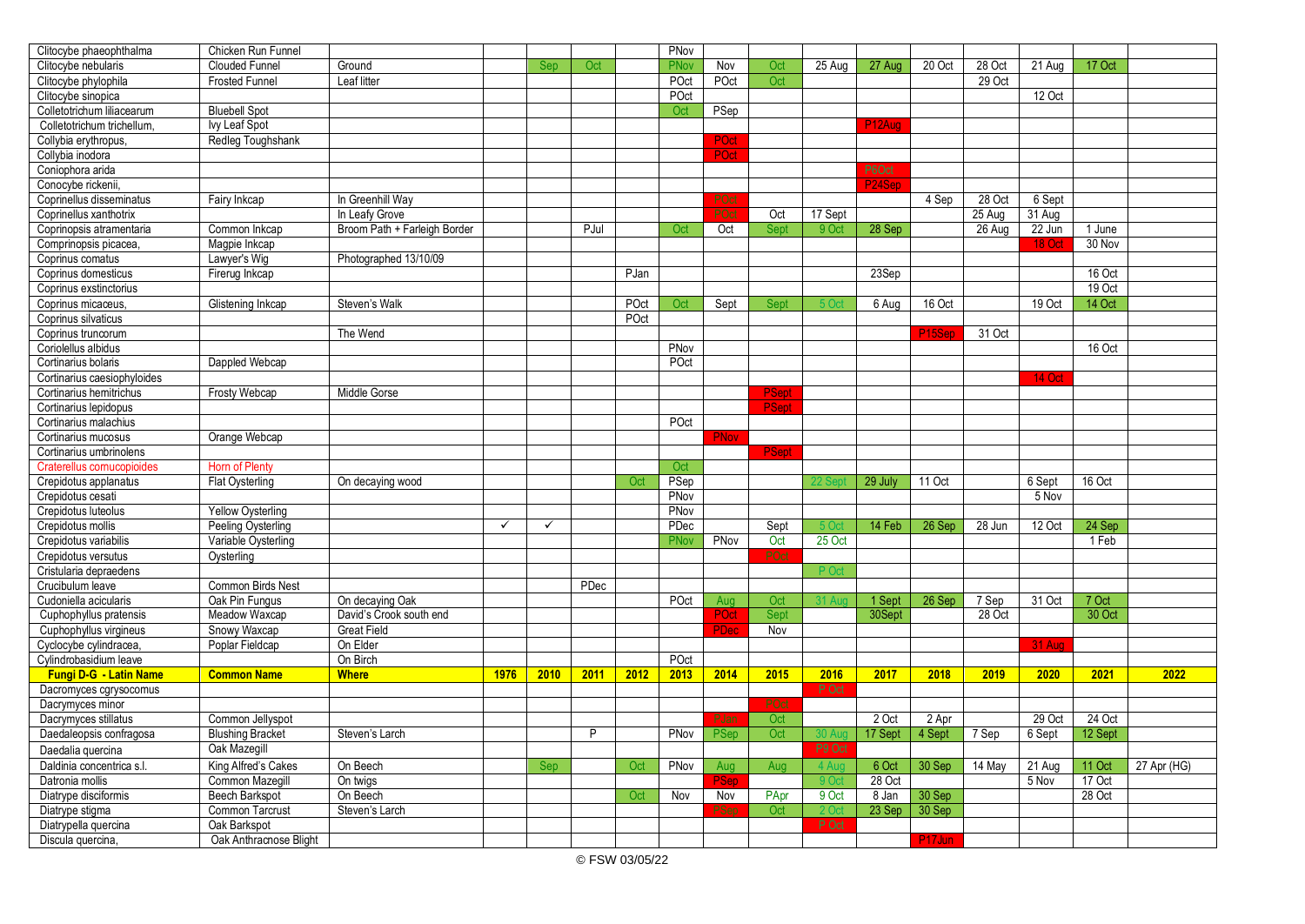| Elsinoe comi                                 | Dogwood Anthracnose F                   |                             |              |              |      |      |      |             |       |                |                    | P <sub>20</sub> Jun |         |         |               |                |
|----------------------------------------------|-----------------------------------------|-----------------------------|--------------|--------------|------|------|------|-------------|-------|----------------|--------------------|---------------------|---------|---------|---------------|----------------|
| Entoloma cetratum                            | <b>Honey Pinkgill</b>                   |                             |              |              |      |      |      | PNov        |       |                |                    |                     |         |         |               |                |
| Entoloma incanum.                            | <b>Mouse Pinkaill</b>                   |                             |              |              |      |      |      |             |       |                | P 6 Aug            |                     |         |         |               |                |
| Entoloma rhodopolium                         | <b>Wood Pinkgill</b>                    |                             |              |              |      |      |      |             |       | P Oct          |                    | 10 Sep              |         |         |               |                |
| Erysiphe alphitoides                         | Powdery Oak Mildew                      |                             |              |              |      |      |      |             |       |                | P 7 Sep            |                     |         | 15 Sept | 24 July       |                |
| Exidia glandulosa                            | Witches' Butter                         | On dead deciduous trees     |              | $\checkmark$ |      |      | POct |             |       |                | 1 Sept             |                     |         | 29 Oct  |               | 3 Feb (HG)     |
| Exidia nucleata                              | Crystal Brain                           |                             |              |              |      |      | Oct  | PJan        | Oct   |                | 30Sept             | 27 Jan              |         | 25 Oct  | 13 Oct        |                |
| Exidia plana                                 |                                         |                             |              |              |      |      | PDec |             |       |                | 12 Jan             |                     |         | 28 Oct  |               |                |
| Exidia repanda                               | Amber Jelly                             |                             |              |              |      |      |      | <b>Dec</b>  |       |                |                    |                     |         |         |               |                |
| Exidia thuretiana                            | White Brain                             |                             |              |              |      |      |      | PJan        | Oct   |                | 30Sept             |                     |         | 25 Oct  |               |                |
| Fistulina hepatica                           | <b>Beefsteak Fungus</b>                 |                             |              |              |      |      | PAug | PAug        |       | 2 Aug          | 29 July            |                     | 26 Aug  | 11 Oct  | 24 Aug        |                |
| Flammulina velutipes                         | <b>Velvet Shank</b>                     |                             | $\checkmark$ |              |      |      | POct |             | Feb   |                | 2 Jan              | $10$ Jan            |         | 15 Dec  | 16 Mar        |                |
| Flammulaster carpophilus,                    | var. carpophilus                        |                             |              |              |      |      |      |             |       | 9 <sub>0</sub> |                    |                     |         |         |               |                |
| Fomitopsis pinicola                          | <b>Red Belted Bracket</b>               | N of Bluebell Grove         |              |              |      |      |      | POct        |       | 0 Ser          |                    |                     |         | 19 Oct  |               |                |
| Galerina marginata,                          | The Funeral Bell                        |                             |              |              |      |      |      |             |       | P Nov          |                    |                     |         |         |               |                |
| Ganoderma applanatum                         | Artist's Bracket                        | West Gorse/Beech Grove      |              | Sep          |      |      |      | POct        | Aug   | 2 Aug          | 6 Oct              | 6 Sep               | 7 Sept  | 2 Sept  | 29 Oct        |                |
| Ganoderma australe                           | Southern Bracket                        | West Gorse/Avis Grove       |              |              | Oct  |      |      | PAug        | July  | 2 Aug          | 24Aug              | 26 Sep              | 4 Sep   | 6 Aug   | 29 Aug        |                |
| (adspersum)                                  |                                         |                             |              |              |      |      |      |             |       |                |                    |                     |         |         |               |                |
| Gliophorus irrigatus                         | Slimy Waxcap                            |                             |              |              |      |      |      | <b>PNov</b> | Nov   |                | 30Sept             |                     |         |         |               |                |
| Gliophorus psittacinus                       | Parrot Waxcap                           | David's Crook south end     |              |              |      |      |      | PNov        | Sept  |                | 30Sept             |                     | 28 Oct  | 24 Nov  | 30 Oct        |                |
| Gnomonia quercina,                           | Oak Leaf Fungal Blight                  |                             |              |              |      |      |      |             | PJuly |                |                    |                     |         |         |               |                |
| Gnomonia ulmea                               | Elm Black Leaf Spot                     |                             |              |              |      |      |      | <b>POct</b> |       |                |                    |                     |         |         |               |                |
| Grifola frondosa                             | Hen of the Woods                        |                             |              |              |      |      |      |             |       | P Sept         |                    |                     |         |         |               |                |
| Gymnopilus dilepsis                          | Magenta Rustgill                        |                             |              |              |      |      |      |             |       |                | P6Oct              |                     |         |         |               |                |
| Gymnopus dryophila                           | Russet Toughshank                       | Ground                      |              |              | Oct  | Oct  | PSep |             | Oct   |                | 1 Sept             |                     |         |         |               |                |
| Gymnopus erythropus                          | Redleg Toughshank,                      | FSW Coppice area            |              |              |      |      |      | POct        |       |                | 13Oct              |                     |         |         |               |                |
| Gymnopus fusipes                             | Spindleshank                            | The Wend                    |              |              |      |      |      |             |       | P Aug          |                    |                     |         |         |               |                |
|                                              |                                         |                             |              |              |      |      |      |             |       |                |                    |                     |         |         |               |                |
| Gyroporus castaneus                          |                                         |                             |              |              |      |      |      |             |       | P Oct          |                    |                     |         |         |               |                |
| <b>Fungi H-K - Latin Name</b>                | <b>Common Name</b>                      | <b>Where</b>                | 1976         | 2010         | 2011 | 2012 | 2013 | 2014        | 2015  | 2016           | 2017               | 2018                | 2019    | 2020    | 2021          | 2022           |
| Hebeloma crustuliniforme                     | Poisonpie                               |                             | $\checkmark$ | Sep          |      |      |      | POct        |       |                |                    |                     |         |         |               |                |
| Hericium cirrhatum                           | <b>Tiered Tooth</b>                     |                             |              |              |      |      |      |             |       |                |                    |                     |         |         |               |                |
| Hydnum repandum.                             |                                         |                             |              |              |      | PSep |      |             |       |                |                    |                     |         |         |               |                |
| Hygrocybe aurantiosplendens                  | <b>Hedgehog Fungus</b><br>Orange Waxcap | David's Crook south end     |              |              |      |      |      | <b>Dec</b>  |       |                |                    |                     |         |         |               |                |
| Hygrocybe cantharellus,                      | Goblet Waxcap                           |                             |              |              |      |      |      |             |       |                | P27Aua             |                     |         |         |               |                |
| Hygrocybe chlorophana                        | Golden Waxcap                           | David's Crook south end     |              |              |      |      | Oct  | Oct         | Oct   |                |                    |                     |         |         | 30 Oct        |                |
| Hygrocybe conica                             | <b>Blackening Waxcap</b>                | David's Crook               |              |              |      |      |      |             |       |                | P <sub>2</sub> Oct |                     |         |         | 30 Oct        |                |
| Hygrocybe intermedia                         | Fibrous Waxcap                          |                             |              |              |      |      |      | <b>PNov</b> |       |                |                    |                     |         |         |               |                |
| Hygrocybe reidii                             | Honey Waxcap                            |                             |              |              |      |      |      | <b>PNov</b> |       |                |                    |                     |         |         |               |                |
| Hygrophoropsis aurantiaca                    | <b>False Chanterelle</b>                | Steven's Larch              |              |              |      |      |      |             |       | P Oct          |                    |                     |         | 8 Sept  |               |                |
| Hygrophorus eburneus                         | Ivory Woodwax                           | Middle Gorse under conifers |              |              |      |      | Oct  | <b>Nov</b>  |       |                |                    |                     |         |         |               |                |
| Hygrophorus lindtneri                        |                                         | Middle Gorse under conifers |              |              |      |      |      | <b>PNov</b> |       |                |                    |                     |         |         |               |                |
| Hymenochaete corrugata                       | Glue Crust Fungus                       |                             |              |              |      |      |      |             |       |                |                    | P1 Sep              |         | 26 Jan  |               |                |
| Hyphodontia sambuci                          | <b>Elder Whitewash</b>                  | On Elder                    |              |              |      |      | PNov | Oct         | Oct   |                | 6 Oct              | 30 Sep              | 18 Sept | 11 Sept | 16 Oct        |                |
| Hypholoma epixanthum                         |                                         |                             |              |              |      |      |      |             |       |                | <b>P</b> 140ct     |                     |         |         |               |                |
| Hypholoma fasciculare                        | Sulphur Tuft                            | On stumps - widespread      | $\checkmark$ | <b>Sep</b>   | Oct  | POct | PDec | PSep        | Aua   | 20 Sept        | 20 Aug             | 6 Sep               | 7 Sept  | 9 Sept  | 16 June       | 16 Apr (TFI)   |
| Hypholoma lateritium                         | Brick Tuft/Brick Cap                    |                             |              |              |      |      |      |             |       | P Dec          | 1 Sept             |                     |         | 4 Sept  |               |                |
| Hypochnicium eriksonii                       |                                         |                             |              |              |      |      |      | POct        |       | 30 Sept        |                    |                     |         |         | 17 Oct        |                |
|                                              |                                         |                             |              |              |      |      | POct |             |       | 24 Oct         |                    |                     |         |         |               |                |
| Hypochnicium vellereum<br>Hypocrea pulvinata | Ochre Cushion                           | Steven's Walk               |              |              |      |      |      |             | PSep  |                |                    | 26 Sep              |         |         |               |                |
| Hypoxylon fragiforme                         |                                         |                             |              |              |      |      |      |             | Oct   | 9 Oct          | 6 Oct              | 24 Oct              |         |         | 30 Oct        |                |
|                                              | <b>Beech Woodwart</b><br>Hazel Woodwart |                             |              |              |      |      | PNov | Oct         | Oct   |                |                    | 6 Oct               | 7 Sept  | 24 Nov  | 19 Oct        |                |
| Hypoxylon fuscum<br>Hypoxylon multiforme     | <b>Birch Woodwart</b>                   | On Birch                    |              |              |      | Oct  | PNov | Nov         |       | 29 A           |                    |                     | 7 Sep   |         |               | $11$ Mar (TFo) |
|                                              |                                         |                             |              |              |      |      |      |             |       |                |                    |                     |         |         | <b>24 Oct</b> | 11 Mar (TFo)   |
| Inocybe asterospora<br>Inocybe geophylla     | Star Fibrecap<br>White Fibrecap         |                             |              | <b>Sep</b>   |      |      | Oct  |             |       | P Sept         |                    |                     |         |         |               |                |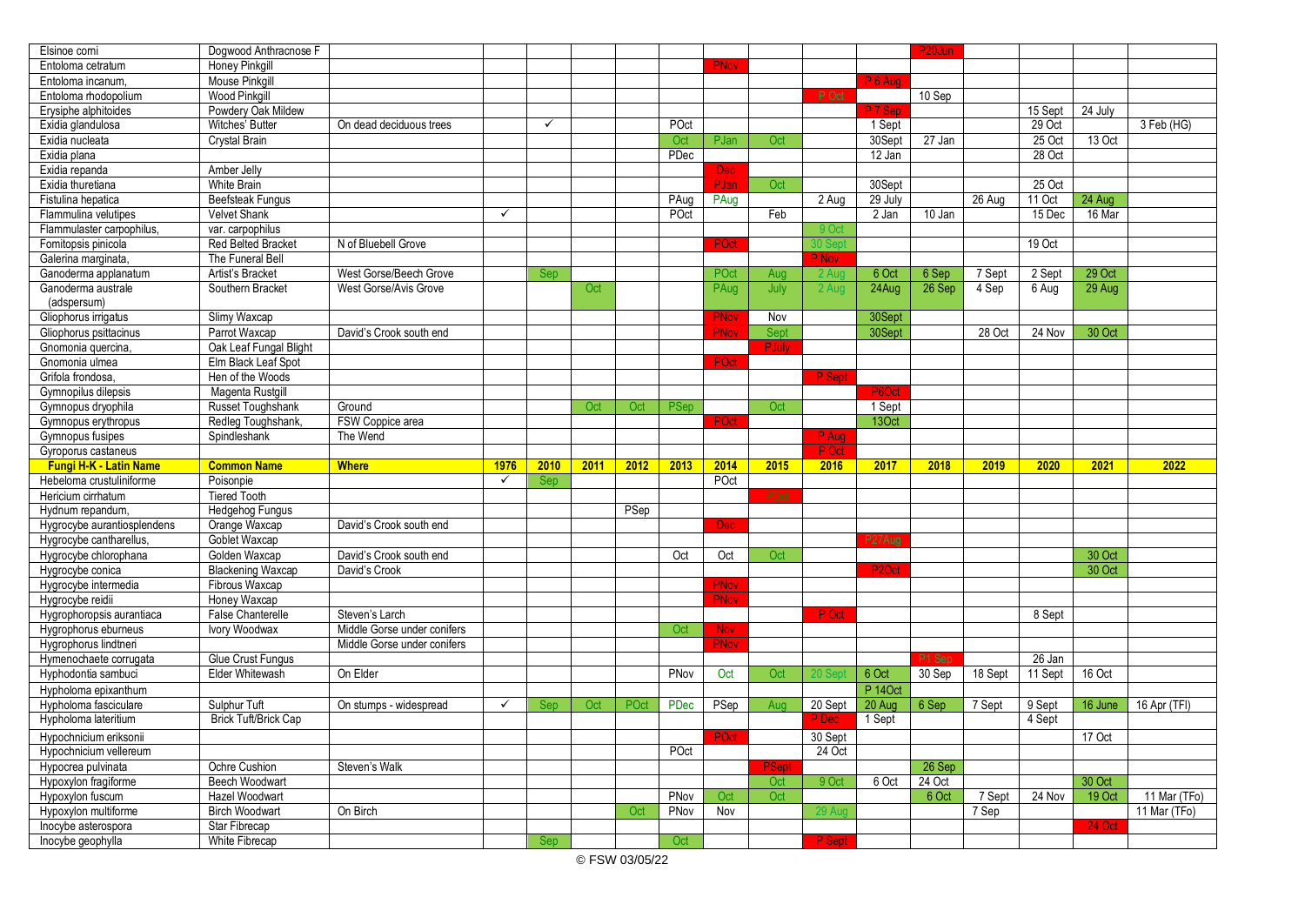| Inocybe geo. var. lilacina                   | Lilac Fibrecap             |                       |              | Sep          |              |      | Oct  | POct        |              |                 |                     |                   |        |               |         |      |
|----------------------------------------------|----------------------------|-----------------------|--------------|--------------|--------------|------|------|-------------|--------------|-----------------|---------------------|-------------------|--------|---------------|---------|------|
| Inocybe maculata                             | Frosty Fibrecap            |                       |              |              |              |      |      |             |              |                 | P <sub>25</sub> Aug |                   |        |               |         |      |
| Inocybe napipes,                             | <b>Bulbous Fibrecap</b>    |                       |              |              |              |      |      |             |              |                 | $P_6$ Aug           |                   |        |               |         |      |
| Inocybe splendens                            |                            |                       |              |              |              |      |      |             |              |                 | P12Aug              |                   |        |               |         |      |
| Inonotus cuticularis                         | <b>Clustered Bracket</b>   | In Middle Gorse       |              |              |              |      |      |             |              | P Oct           |                     |                   |        |               |         |      |
| Inonotus dryadeus                            | Oak Bracket                |                       |              |              |              |      | PNov |             |              | 29 Aug          |                     |                   |        |               |         |      |
| Inonotus hispidus                            | Shaggy Bracket.            | <b>Bluebell Grove</b> |              |              |              |      |      |             | PAua         | 30 Sept         |                     | 6 Oct             |        | 7 Sept        |         |      |
| Inonotus nodulosus                           | <b>Silvery Porecrust</b>   |                       |              |              |              |      |      | POct        |              |                 |                     | 15 Sep            |        |               |         |      |
| Inonotus radiatus                            | Alder Bracket              |                       |              |              |              | PSep |      |             |              |                 |                     |                   |        |               |         |      |
| Ischnoderma benzoinum                        | <b>Benzoin Bracket</b>     | <b>West Gorse</b>     |              |              |              |      |      | POct        |              |                 |                     |                   |        |               |         |      |
| Kuehneromyces mutabilis                      | Sheathed Woodtuft          |                       |              |              |              |      |      |             |              |                 | P30Aug              | 5 Sep             |        | 19 Oct        | 25 Oct  |      |
| Kuehneola uredinis                           | Pale Bramble Rust          |                       |              |              |              |      |      |             |              |                 |                     |                   |        | 6 Sept        | 5 Aug   |      |
| <b>Fungi L - Latin Name</b>                  | <b>Common Name</b>         | <b>Where</b>          | 1976         | 2010         | 2011         | 2012 | 2013 | 2014        | 2015         | 2016            | 2017                | 2018              | 2019   | 2020          | 2021    | 2022 |
| Laccaria amethystina                         | Amethyst Deceiver          |                       |              | Sep          |              |      | POct | Oct         | Sept         |                 | 24Aug               |                   | 28 Oct | 12 Oct        | 14 Oct  |      |
| Laccaria bicolor                             | <b>Bicoloured Deciever</b> |                       |              |              |              |      |      |             |              |                 | P 13 Aug            |                   |        |               |         |      |
| Laccaria laccata                             | The Deceiver               |                       | $\checkmark$ | <b>Sep</b>   |              |      | PNov | Nov         | Sept         |                 |                     | 6 Oct             |        |               |         |      |
| Laccaria purpureo-badia                      |                            |                       |              |              |              |      | POct |             |              |                 |                     |                   | 31 Oct |               |         |      |
| Lachnum virgineum,                           | <b>Snowy Disco</b>         |                       |              |              |              |      |      |             |              |                 |                     |                   |        | <b>14 Oct</b> | 27 Oct  |      |
| Lacrymaria lacrymabunda                      | <b>Weeping Widow</b>       |                       |              |              |              |      |      |             |              |                 | P July              |                   |        | 1 Sept        |         |      |
| Lactarius auriantiacus                       | Orange Milkcap             |                       |              |              |              |      | POct |             |              |                 |                     |                   |        |               |         |      |
| Lactarius controversus                       |                            |                       |              |              |              |      | POct |             |              |                 |                     |                   |        |               |         |      |
| Lactarius pyrogalus                          | <b>Fiery Milkcap</b>       |                       |              |              |              |      | Oct  |             |              |                 |                     |                   |        |               |         |      |
| Lactarius quietus                            | Oakbug Milkcap             |                       | ✓            |              |              | Oct  |      |             |              |                 |                     |                   |        |               |         |      |
| Lactarius rufous                             | Rufous Milkcap             |                       |              |              |              |      |      |             |              |                 |                     |                   |        |               | 12 Sept |      |
| Lactarius subdulcis                          | Mild Milkcap               |                       |              |              |              |      | POct |             |              |                 |                     |                   |        |               |         |      |
| Lactarius tabidus                            | <b>Birch Milkcap</b>       |                       |              |              |              |      | POct |             |              |                 |                     |                   |        |               |         |      |
| Lactarius vietus                             | <b>Grey Milkcap</b>        |                       |              | Sep          |              |      |      |             |              |                 |                     |                   |        |               |         |      |
| Laetiporus sulphurous                        | Chicken of the Woods       | Seen in summer months |              | $\checkmark$ | PJun         | PJun |      | Sep         | June         |                 |                     | 8 May             |        | 15 May        | 18 June |      |
| Lasiosphaeria ovina                          |                            | On well-rotted loas   |              |              |              |      |      |             |              |                 |                     |                   |        | 11 Sept       | 15 Oct  |      |
| Leccinum aurantiacum                         | Orange Bolete              |                       |              |              |              |      |      |             |              |                 |                     |                   |        | 1 Sept        |         |      |
| Leccinium scabrum                            | <b>Brown Birch Bolete</b>  |                       |              |              |              |      |      |             | <b>PSept</b> |                 |                     |                   |        |               |         |      |
| Lenzites betulina.                           | <b>Gilled Polypore</b>     |                       |              |              |              |      | POct |             |              |                 |                     |                   |        |               |         |      |
| Lepiota aspera,                              | <b>Freckled Dapperling</b> |                       |              |              |              |      |      | POct        |              |                 |                     |                   |        |               |         |      |
| Lepiota cristata                             | <b>Stinking Dapperling</b> |                       |              |              |              |      |      |             |              | 9 Oct           | P 4 Aug             |                   |        |               |         |      |
| Lepista flaccida                             | <b>Tawny Funnel</b>        |                       | $\checkmark$ |              | $\checkmark$ |      | POct | Nov         | Sept         | 22 Oct          | 2 Nov               |                   |        |               |         |      |
| Lepista nuda                                 | <b>Wood Blewit</b>         |                       |              |              |              |      | POct | POct        | Sept         |                 | 22 Oct              |                   |        |               |         |      |
| Lepista sordida<br>Leptosporomyces mutabilis |                            |                       |              |              |              |      |      | ≀Oct        | Sept         |                 |                     |                   |        |               |         |      |
| Leratiomyces ceres,                          | Redlead Roundhead          |                       |              |              |              |      |      |             |              |                 |                     |                   |        | <b>12 Oct</b> |         |      |
| Lycoperdon nigrescens                        | Dusky Puffball             |                       |              |              |              |      |      | <b>PSep</b> |              |                 |                     |                   |        |               |         |      |
| Lycoperdon perlatum                          | Common Puffball            |                       | $\checkmark$ | Sept         | PAug         |      | POct | Sept        | Aug          |                 | 8 Aug               | 14 Sep            | 7 Sept | 22 Aug        | 4 Oct   |      |
| Lycoperdon pyriforme                         | Stump Puffball             | On stumps             |              | Sept         | PAug         | Oct  | POct | Sept        | Aug          | 5O <sub>c</sub> | 27 Aug              | 18 Sep            | 2 Oct  | 12 Oct        | 12 Sept |      |
| <b>Fungi M-N - Latin Name</b>                | <b>Common Name</b>         | <b>Where</b>          | 1976         | 2010         | 2011         | 2012 | 2013 | 2014        | 2015         | 2016            | 2017                | 2018              | 2019   | 2020          | 2021    | 2022 |
| Macrolepiota konradii                        | Parasol Mushroom           |                       |              |              |              |      |      |             |              |                 |                     | <sup>2</sup> 110d |        | 29 Aug        | 12 Sept |      |
| Macrolepiota mastoidea                       | Parasol Mushroom           |                       | ✓            |              |              | Oct  |      |             |              |                 | P <sub>4</sub> Aug  | 6 Oct             |        |               |         |      |
| Macrotyphula contorta                        |                            | Addington Border      |              |              |              |      |      |             | 18 Sept      |                 |                     |                   |        |               |         |      |
| Macrotyphula fistulosa                       | Pipe Club                  |                       |              |              |              |      |      |             |              |                 |                     |                   | 2 Nov  | 28 Oct        |         |      |
| Marasmiellus ramealis                        | Twig Parachute             | On Bramble twigs      |              |              | Oct          |      | PNov | Oct         | Aug          |                 | 8 Oct               | 18 Oct            | 5 Oct  | 11 Oct        | 19 Oct  |      |
| Marasmius alliaceus                          | Garlic Parachute           |                       |              |              |              |      | POct |             |              |                 |                     |                   |        |               |         |      |
| Marasmius calopus                            |                            |                       |              |              |              |      | POct |             |              |                 |                     |                   |        |               |         |      |
| Marasmius candidus                           |                            |                       |              |              |              |      | PNov |             |              |                 |                     |                   |        |               | 30 June |      |
| Marasmius cohaerens,                         | <b>Bristled Parachute</b>  |                       |              |              |              |      |      |             |              |                 |                     |                   |        | 12 Oct        |         |      |
| Marasmius epiphyllus,                        | Leaf Parachute             |                       |              |              |              |      |      | PDec        |              |                 |                     |                   |        |               |         |      |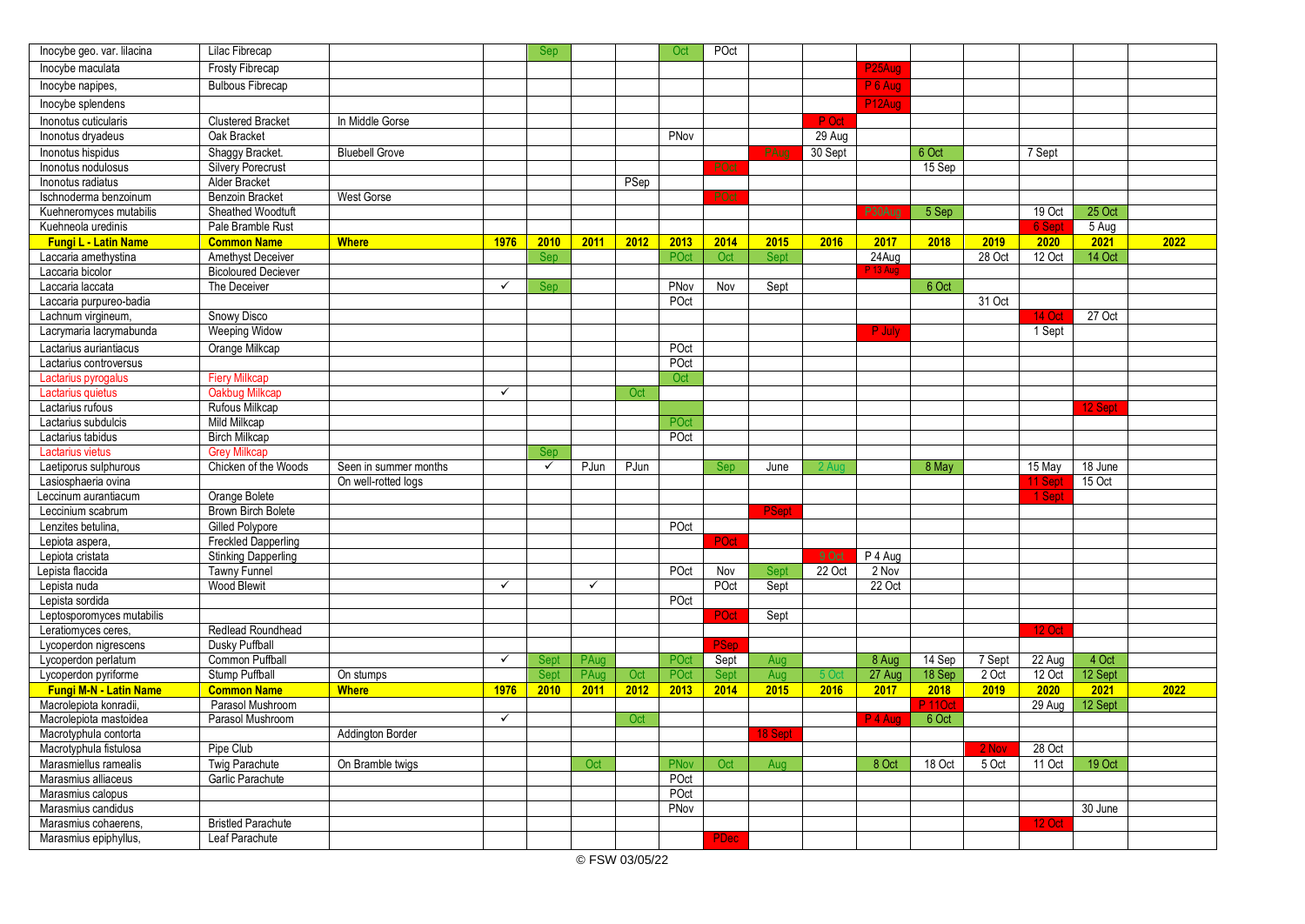| Marasmius oreades             | Fairy Ring Champignon       | Usually in grass            | $\checkmark$ |            |      |      |      | Oct         |                  |                |                     |                     |        |          |          |      |
|-------------------------------|-----------------------------|-----------------------------|--------------|------------|------|------|------|-------------|------------------|----------------|---------------------|---------------------|--------|----------|----------|------|
| Marasmius rotula              | <b>Collared Parachute</b>   |                             |              |            |      |      | Nov  | PAug        | Aug              | 13 Sept        | 9 Sept              | 6 Sep               |        | 6 Sept   |          |      |
| Marasmius wynnei              | Pearly Parachute            |                             |              |            | Oct  |      | PDec |             |                  |                |                     |                     |        |          |          |      |
| Megacollybia platyphylla      | Whitelaced Shank            |                             |              |            |      |      |      |             | <sup>2</sup> Sep |                |                     |                     |        |          |          |      |
| Melanoleuca arcuata           |                             |                             |              |            |      |      | Oct  |             | POct             |                |                     |                     |        |          |          |      |
| Melanoleuca melaleuca         |                             |                             |              |            |      |      |      | POct        |                  |                |                     |                     |        |          |          |      |
| Melanoleuca polioleuca,       | Common Cavalier Mush        |                             |              |            |      |      |      |             |                  | P Nov          | 15Oct               |                     |        |          |          |      |
| Meripilus giganteus           | Giant Polypore              |                             |              |            |      | POct | Oct  |             |                  |                |                     |                     |        | 21 Sept  |          |      |
| Merulius tremellosus          | Jelly Rot Fungus            |                             |              |            |      |      | POct |             |                  |                | 8 Jan               |                     |        |          | 17 Oct   |      |
| Monolinia fructicola          | Brown Rot Fungus            |                             |              |            |      |      |      |             |                  |                |                     | P <sub>15</sub> Jun |        |          |          |      |
| Mycena abramsii               | <b>Summer Bonnet</b>        | Greenhill Way               |              |            |      |      |      | POct        |                  | 17 Oct         | 24Sep               |                     | 31 Oct | 12 Oct   |          |      |
| Mycena acicula,               | Orange Bonnet               |                             |              |            |      |      |      |             |                  |                | 8 Oct               |                     |        |          |          |      |
| Mycena adscendens             | <b>Frosty Bonnet</b>        |                             |              |            |      |      |      |             | POct             |                | 23 Sep              |                     | 2 Oct  |          | 17 Oct   |      |
| Mycena aetites                | Drab Bonnet                 | David's Crook N             |              |            |      |      |      | POct        |                  |                | <b>15 Oct</b>       | 27 Sep              |        |          | 5 Nov    |      |
| Mycena alcalina,              | Stump Fairy Helmet          |                             | $\checkmark$ |            |      |      |      | POct        |                  | 17 Oct         | 23 Sep              | 8 Oct               | 2 Oct  |          |          |      |
| Mycena arcangeliana           | Angels Bonnet               |                             |              |            |      |      | POct |             | Oct              | $25$ Oct       |                     | 16 Oct              | 28 Oct | 3 Oct    | 27 Oct   |      |
| Mycena cinerella              | <b>Mealy Bonnet</b>         |                             |              |            |      |      |      | <b>PNov</b> |                  |                |                     |                     |        |          |          |      |
| Mycena citrinomarginata       |                             | Beech Grove under Monster t |              |            |      |      |      | POct        |                  |                | 6 Oct               |                     |        |          |          |      |
| Mycena clavularis             | Needle Bonnet               |                             |              |            |      |      |      |             |                  | P Oct          | 28 Sep              |                     |        |          |          |      |
| Mycena crocata                | Saffrondrop Bonnet          |                             |              |            |      | Oct  | Nov  | POct        |                  |                |                     |                     | 29 Oct |          | 10 Oct   |      |
| Mycena epipterygea            | <b>Yellowleg Bonnet</b>     |                             |              |            |      |      | Oct  | PNov        |                  |                |                     |                     | 2 Oct  | 14 Oct   |          |      |
| Mycena filopes                | Iodine Bonnet               |                             |              |            |      |      |      | POct        |                  |                |                     | 22 Oct              |        | 14 Oct   | 5 Nov    |      |
| Mycena flavescens             |                             |                             |              |            |      |      | PNov |             |                  |                |                     |                     |        | 5 Oct    |          |      |
| Mycena flavoalba              | <b>Ivory Bonnet</b>         |                             |              |            |      |      |      | PNo         |                  |                |                     |                     |        |          |          |      |
| Mycena galericulata           | Common Bonnet               |                             |              | <b>Sep</b> |      | Oct  | POct | PNov        | Oct              | 1 Sept         | 6 Oct               | 6 Oct               |        | 7 Sept   | 16 Oct   |      |
| Mycena galopus var candida    | <b>Milking Bonnet</b>       |                             |              |            |      |      |      | POct        |                  |                | 15 Oct              |                     |        | 6 Sept   | $27$ Oct |      |
| Mycena galopus var galopus    | <b>Milking Bonnet</b>       |                             |              |            |      |      | POct | POct        | Oct              |                |                     | 22 Oct              |        | 12 Oct   |          |      |
| Mycena galopus var, nigra     | <b>Milking Bonnet</b>       |                             |              |            |      |      |      |             | Sept             |                |                     | 8 Oct               |        |          | 30 Oct   |      |
| Mycena haemotopus             | <b>Burgundy Drop Bonnet</b> |                             | $\checkmark$ |            |      | Oct  |      |             | POct             |                |                     |                     |        |          | 13 Sept  |      |
| Mycena inclinata              | <b>Clustered Bonnet</b>     | On Oak stumps               |              |            | PDec |      |      | Oct         |                  |                | 2 Sept              |                     |        |          | 30 Oct   |      |
| Mycena leptocephala           | Nitrous Bonnet              | In grass                    | $\checkmark$ |            |      |      | PNov |             |                  |                |                     |                     |        | 11 Nov   | 29 Oct   |      |
| Mycena maculata               |                             |                             |              |            |      |      |      | POct        |                  |                |                     |                     |        |          |          |      |
| Mycena meliigena              |                             |                             |              |            |      |      | PNov |             |                  |                |                     |                     |        |          |          |      |
| Mycena metata                 |                             |                             |              |            |      |      |      |             |                  |                |                     | P <sub>1</sub> Sep  |        |          |          |      |
| Mycena olida                  | Rancid Bonnet               |                             |              |            |      |      | PNov | Oct         |                  |                |                     |                     |        |          |          |      |
| Mycena olivaceomarginata      | <b>Brownedge Bonnet</b>     |                             |              |            |      |      |      |             |                  |                |                     |                     |        | 28 Oct   | 7 Oct    |      |
| Mycena oortiana               |                             |                             |              |            |      |      | POct |             |                  |                |                     |                     |        |          |          |      |
| Mycena polygramma,            | <b>Grooved Bonnet</b>       |                             |              |            |      |      |      |             |                  | P Sept.        | 15 Oct              |                     |        | $14$ Oct |          |      |
| Mycena pseudocorticola        |                             | In moss on trees            |              |            |      |      |      | Oci         |                  |                |                     |                     |        |          |          |      |
| Mycena pura                   | <b>Lilac Bonnet</b>         | Smells of radishes          |              | Sep        | Oct  | Oct  | Oct  | POct        |                  |                |                     |                     |        | 6 Sept   | 16 Oct   |      |
| Mycena renati                 | <b>Beautiful Bonnet</b>     | East Gorse                  |              |            |      |      |      | POct        |                  |                |                     |                     |        |          |          |      |
| Mycena rosea                  | Rosy Bonnet                 | Gorses                      |              |            |      |      |      |             |                  |                |                     |                     |        |          | 17 Oct   |      |
| Mycena rosella                | Pink Bonnet                 |                             |              |            |      |      |      | POct        |                  |                |                     |                     |        |          | 17 Oct   |      |
| Mycena vitilis                | Snapping Bonnet             |                             |              |            |      | Oct  | PNov |             |                  |                |                     | 8 Oct               |        | 5 Nov    | 27 Oct   |      |
| Mycena zephirus               |                             |                             |              |            |      |      |      | POct        |                  |                |                     |                     |        |          |          |      |
| Mycenella salicina            |                             |                             |              |            |      |      |      | POct        |                  |                |                     |                     |        |          |          |      |
| Mycosphaerella ribis          | Bramble Leaf Spot           |                             |              |            |      |      |      |             |                  | P Oc           |                     |                     |        |          |          |      |
| Mycosphaerella.s              | Hazel Leaf Spot             |                             |              |            |      |      |      |             |                  | P <sub>O</sub> |                     |                     |        |          |          |      |
| Nectria cinnabarina           | Coral spot                  |                             |              |            |      |      | PNov | Sept        | Oct              |                | 28 Sep              |                     |        |          | 5 Dec    |      |
| Neobulgaria pura              | <b>Beech Jelly Disc</b>     | On Beech                    |              |            |      | PApr |      | Sept        |                  | 17 Oct         | 8 Nov               |                     |        | 13 Oct   | 30 Oct   |      |
| <b>Fungi O-P - Latin Name</b> | <b>Common Name</b>          | <b>Where</b>                | 1976         | 2010       | 2011 | 2012 | 2013 | 2014        | 2015             | 2016           | 2017                | 2018                | 2019   | 2020     | 2021     | 2022 |
| Orbilia delicatula            | Cup Fungus                  |                             |              |            |      |      |      |             |                  |                |                     | P18Oc               |        |          |          |      |
| Panaeolina foenisecii         | Mowers Mushroom             | David's Crook in mown grass |              |            |      |      |      |             | POct             |                |                     |                     |        |          |          |      |
| Panaeolus cinctulus.          | <b>Banded Mottlegill</b>    |                             |              |            |      |      |      |             |                  |                | P <sub>12</sub> Aug |                     |        |          |          |      |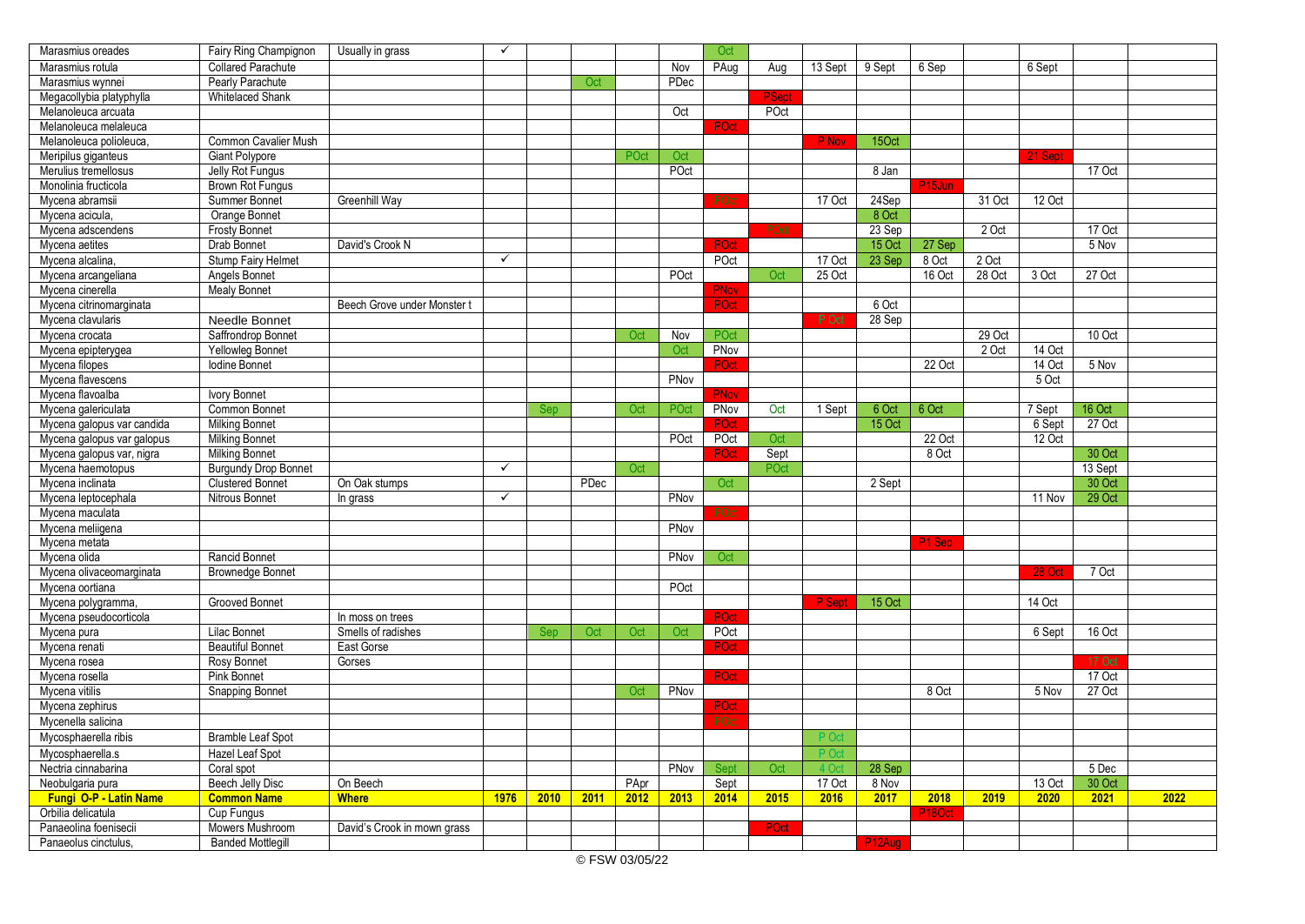| Panaeolus fimicola            | <b>Turf Mottlegill</b>         | Great Field dogleg        |              |      |      |             |      |             |      |        | P 7 Apr            |                    |        |         |               |             |
|-------------------------------|--------------------------------|---------------------------|--------------|------|------|-------------|------|-------------|------|--------|--------------------|--------------------|--------|---------|---------------|-------------|
| Panellus serotinus            | Olive Oysterling               | Middle Gorse              |              |      |      |             |      | POct        | Oct  |        | 2 Jan              |                    |        |         |               |             |
| Panellus stipticus            | <b>Bitter Oysterling</b>       |                           |              |      |      | POct        |      |             |      |        | 6 Oct              |                    |        | 4 Sept  |               |             |
| Panus conchatus               | Lilac Oysterling               |                           |              |      |      |             |      |             |      | P Dec  |                    |                    |        |         |               |             |
| Parasola conopilus            | <b>Conical Brittlestem</b>     | In Vale Border            |              |      |      |             |      |             |      |        |                    | P Sep              |        | 1 Oct   | 4 Oct         |             |
| Parasola plicatilis           | Pleated Ink Cap                |                           |              |      |      |             |      |             | POct |        |                    |                    |        |         |               |             |
| Paxillus involutus            | <b>Brown Rollrim</b>           |                           | ✓            | Sep  |      |             |      | Oct         |      |        |                    |                    |        |         |               |             |
| Peniophora cinerea            |                                |                           |              |      |      |             |      |             | PNov |        | 6 Oct              |                    |        |         |               |             |
| Peniophora sp                 |                                |                           |              |      |      |             |      | PJan        |      |        |                    |                    |        |         |               |             |
| Peniophora incarnata          | <b>Rosy Crust</b>              |                           |              |      |      |             |      |             |      |        | P <sub>2</sub> Oct |                    | 5 Oct  |         |               |             |
| Peziza micropus               | Crowded Cup Fungus             |                           |              |      |      |             |      |             |      |        |                    |                    |        |         | 16 Oct        |             |
| Phaeohelotium subcarneum      | Disc Fungus                    |                           |              |      |      |             |      |             |      |        |                    | P18Oct             |        |         |               |             |
| Phallus impudicus             | Stinkhorn                      |                           |              |      |      |             | POct | June        | Oct  | l Se   | 29 July            |                    |        |         | 19 June       |             |
| Phanerochaete sanguinea       |                                |                           |              |      |      |             |      |             |      | P Oct  |                    |                    |        |         |               |             |
| Phellinus ferreous            | Cinnamon Porecrust             | Pool Grove                |              |      |      |             |      | POct        |      |        |                    |                    |        |         |               |             |
| Phellinus ferruginosus        | <b>Rusty Porecrust</b>         | <b>Broom Path</b>         |              |      |      |             |      |             |      |        | P 5 Mar            | 26 Sep             |        |         |               |             |
| Phlebia radiata               | Wrinkled Crust                 |                           |              |      |      |             | PNov |             |      |        |                    |                    |        |         |               |             |
| Phlebia rufa Resupinate       |                                |                           |              |      |      |             |      |             |      |        |                    |                    |        |         | <b>16 Oct</b> |             |
| Phlebia tremellosa            | Jelly Rot Fungus               |                           |              |      |      |             |      |             |      | P Dec  | 12Oct              |                    |        |         |               |             |
| Pholiota squarrosa,           | Shaggy Scalycap                |                           |              |      |      |             |      |             |      |        | P6Oct              | 30 Sep             |        | 17 Oct  |               |             |
| Pholiota tuberculosa          |                                |                           |              |      |      |             |      |             |      |        |                    |                    |        |         |               |             |
| Phragmidium violaceum         | Violet Bramble Rust            | On Bramble leaves         |              |      | Oct  |             | PNov | Oct         |      |        | 13 May             |                    |        |         |               |             |
| Phytophthora ilicis           | Holly Leaf Blight Fungus       | On Holly leaves           |              |      |      |             | PNov |             |      |        |                    |                    |        | 6 May   |               | 2 Feb (TFI) |
| Piptoporus betulinus          | <b>Birch Polypore</b>          | On living & dead Birch    | $\checkmark$ | Sep  | Oct  | Oct         | POct | Sept        | Aug  |        | 16 Sept            | 7 Sep              | 2 Oct  | 9 Sept  | 16 Oct        | 28 Mar (SB) |
| Pleurotus cornucopiae         | <b>Branched Oyster</b>         |                           |              |      |      | PMar        |      |             |      |        |                    |                    |        |         |               |             |
| Pleurotus dryinus             | Veiled Oyster                  | West Gorse in hollow tree |              |      |      |             |      | PNov        |      |        |                    |                    |        |         |               |             |
| Pleurotus lignatilis          | aka Ossicaulis lignatilis      |                           |              |      |      |             | POct |             |      |        |                    |                    |        |         |               |             |
| Pleurotus ostreatus           | Oyster Mushroom                |                           |              |      |      |             |      |             | PFeb | 12 Aug | 27 Aug             | 6 Sep              | 2 Oct  | 31 Aug  |               |             |
| Pleurotus pulmonarius         | Oyster Mushroom                |                           |              |      |      |             | POct | PJan        |      | 12 Aug | 15 Oct             | 15 Sep             |        |         | 24 Sep        |             |
| Plicatura crispa              | Crimped Gill                   |                           |              |      |      |             |      |             |      |        |                    |                    |        | 12 Nov  | 27 Oct        |             |
| Pluteus cervinus              | Deer Shield                    | Greenhill Way             | $\checkmark$ | Sep  |      |             |      | POct        | Sept |        | 29 July            | 6 Sep              | 2 Oct  | 6 Sept  | 1 July        |             |
| Pluteus leoninus              | Lion Shield                    | On rotted stumps          |              |      |      |             |      |             |      |        |                    |                    |        | 9 Sept  |               |             |
| Pluteus salicinus             | Willow Shield                  |                           |              |      |      |             | POct |             | Aug  | 27 Aug |                    |                    | 2 Oct  | 4 Sept  | 15 Oct        |             |
| Polyporus leptocephalus       | <b>Blackfoot Polypore</b>      |                           |              |      | PMay | Oct         |      |             |      |        |                    |                    |        |         |               |             |
| Polyporus squamosus           | Dryad's Saddle                 | Steven's Walk - On Stump  | $\checkmark$ | PJul |      | <b>PSep</b> |      | Sept        | May  |        | 23 Apr             | 5 May              | 5 May  | 23 May  | 2 May         |             |
| Polyporus tuberaster          | Tuberous Polypore              |                           |              |      |      |             |      |             |      |        |                    |                    |        |         | 16 Oct        |             |
| Poria vaillanti               | Wet Rot Fungus                 |                           | $\checkmark$ |      |      |             | PNov |             |      |        |                    |                    |        |         |               |             |
| Porpolomopsis calyptriformis  | Pink Waxcap                    | David's Crook south end   |              |      |      |             |      | PDer        | Nov  |        |                    |                    |        |         |               |             |
| Postia balsamea               |                                |                           |              |      |      |             |      |             |      |        |                    | 6 Oct              |        |         |               |             |
| Postia caesia                 | <b>Conifer Blueing Bracket</b> |                           |              |      |      |             | PNov |             |      |        | 29 July            | 6 Oct              |        |         |               |             |
| Postia stiptica               | <b>Bitter Bracket</b>          |                           |              |      |      |             |      | POct        | Sept |        |                    |                    |        |         |               |             |
| Postia subcaesia,             | <b>Blueing Bracket</b>         |                           |              |      |      |             |      | <b>PNov</b> | Sept | 30 Jul | 30Sept             |                    | 7 Sep  |         | 29 Aug        |             |
| Postia tephroleuca            | <b>Greyling Bracket</b>        | <b>West Gorse</b>         |              |      |      |             |      | PAug        |      |        |                    |                    |        |         |               |             |
| Postia Wakefieldiae           |                                |                           |              |      |      |             |      |             |      |        |                    |                    |        |         |               |             |
| Psathyrella artemesiae,       | Petticoat Brittlestem          |                           |              |      |      |             |      |             |      |        |                    | P <sub>15Sep</sub> | 31 Oct |         |               |             |
| Psathyrella bifrons           |                                |                           |              |      |      |             |      |             |      |        | P12Ocl             |                    |        |         |               |             |
| Psathyrella candolleana       | Pale Brittlestem               | West Gorse                |              |      |      |             |      |             |      | P Sept |                    | 24 Oct             |        |         | 13 Sept       |             |
| Psathyrella corrugis          | Red-edge Brittlestem           | By toilet block           |              |      |      |             |      |             |      | P Sept |                    |                    |        |         |               |             |
| Psathyrella marcescibilis     |                                | On plant debris           |              |      |      |             |      |             | POct |        |                    | 30 Sep             |        |         |               |             |
| Psathyrella obtusata          |                                |                           |              |      |      |             |      |             |      | P O    |                    |                    |        |         |               |             |
| Psathyrella piluliformis,     | Comn Stump Brittlestem         |                           |              |      |      | Oct         |      | PSep        |      |        | 15 Aug             |                    | 29 Oct | 15 Sept |               |             |
| Puccinia phragmitis,          | <b>Rust Fungus</b>             |                           |              |      |      |             |      |             |      |        |                    | P23Jun             |        |         |               |             |
| Pulcherricium caeruleum       |                                |                           |              |      |      |             |      | POct        |      |        |                    |                    |        |         |               |             |
| <b>Fungi R-S - Latin Name</b> | <b>Common Name</b>             | <b>Where</b>              | 1976         | 2010 | 2011 | 2012        | 2013 | 2014        | 2015 | 2016   | 2017               | 2018               | 2019   | 2020    | 2021          | 2022        |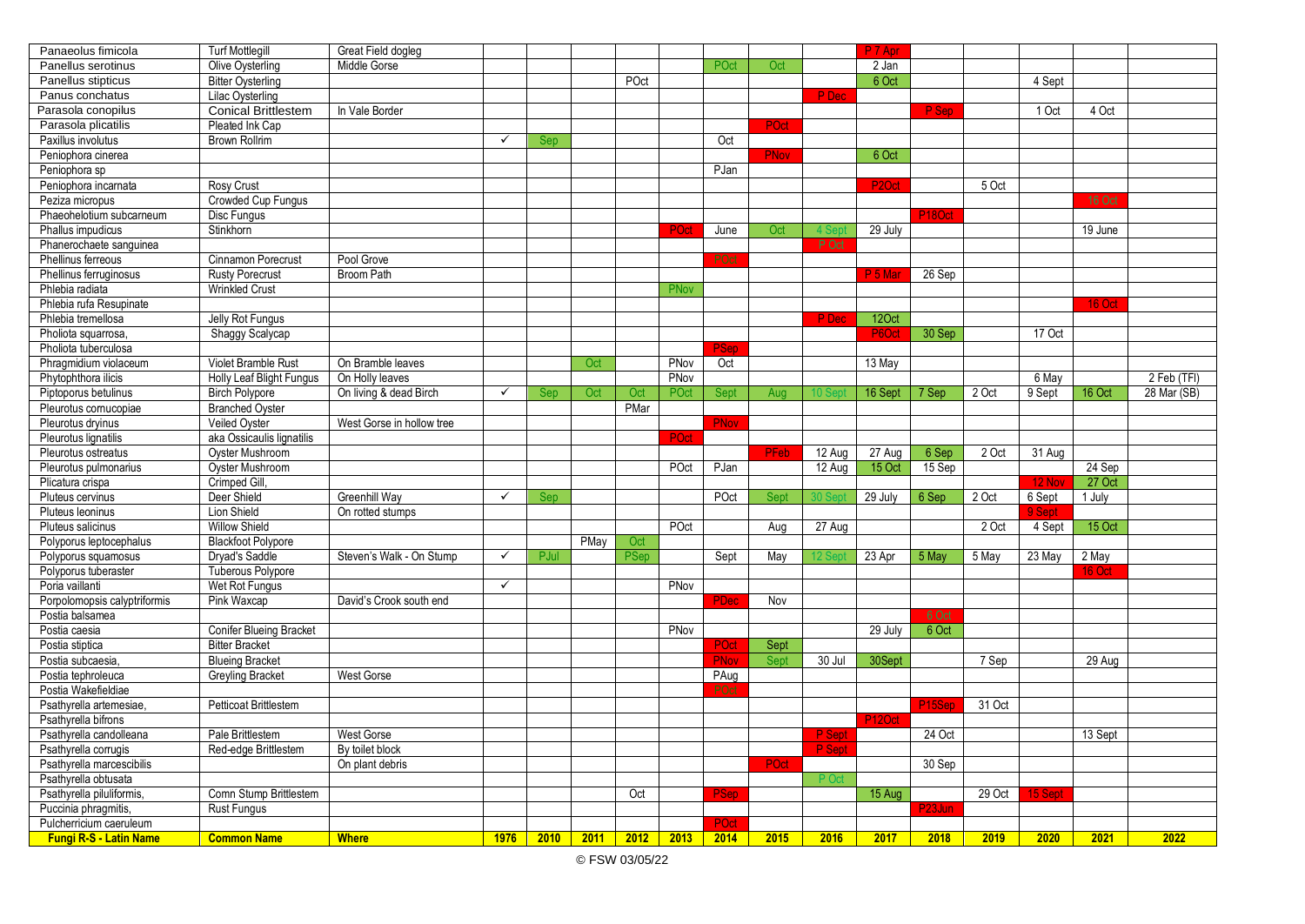| Radulomyces confluens         | No English name                  | <b>West Gorse</b>            |      |      |      |      |             |             |              |              | P Feb               |                     |         |          |         |              |
|-------------------------------|----------------------------------|------------------------------|------|------|------|------|-------------|-------------|--------------|--------------|---------------------|---------------------|---------|----------|---------|--------------|
| Ramaria stricta               | <b>Upright Coral</b>             |                              |      |      |      |      |             |             |              |              |                     |                     |         | $13$ Oct | 7 Oct   |              |
| Ramariopsis kunzei            | Ivory Coral                      |                              |      |      |      |      |             |             |              |              | P <sub>24</sub> Sep |                     |         |          |         |              |
| Ramularia rubella             | Dock Leaf Blight                 |                              |      |      |      |      |             |             |              |              |                     |                     |         | 16 Sep   |         |              |
| Rhodocollybia butyracea.      | <b>Butter Cap</b>                |                              |      |      |      |      | PNov        |             |              |              | 28 Oct              |                     | 2 Nov   | 12 Oct   | 28 Oct  |              |
| Rhodocollybia maculata        | Spotted Tough-Shank              |                              |      |      |      |      | Oct         | POct        |              |              | 6 Aug               |                     |         | 20 Oct   |         |              |
| Rhopographus filicinus        | Bracken Map                      | On Bracken stems             |      |      |      |      | PNov        |             |              |              |                     |                     |         |          |         |              |
| Rhytisma acerinum             | Sycamore Tar Spot                | On Sycamore leaves           |      | Sep  | Oct  | PAug | Oct         | Aug         | Oct          |              | 6 Oct               | 26 Sep              | 18 Sept | Sept     |         |              |
| Rickenella swartzii,          | <b>Collared Mosscap</b>          |                              |      |      |      |      |             |             |              |              | <sup>2</sup> 15 Au  |                     |         |          |         |              |
| Russula amoenolens            | <b>Camembert Brittlegill</b>     |                              |      |      |      |      | Oct         | POct        |              |              |                     |                     |         |          |         |              |
| Russula atropurpurea          | Purple Brittlegill               | On the ground                |      |      | Oct  |      |             |             |              |              | P 6 Aug             |                     |         |          |         |              |
| Russula cyanoxantha           | Charcoal Burner                  |                              |      |      | Oct  |      |             |             | POct         | 22 Oct       | 6 Aug               |                     |         | 11 Sept  |         |              |
| Russula delica                | Milk White Russula               |                              |      |      |      |      | POct        |             |              |              |                     |                     |         |          |         |              |
| Russula emetica               | The Sickener                     |                              |      |      |      |      |             |             |              |              | P 14 Aug            |                     |         | 20 Sept  |         |              |
| Russula fragilis              | Fragile Brittlegill              |                              |      |      |      |      |             |             |              |              |                     |                     |         |          | 14 Oct  |              |
| Russula grata,                | <b>Bitter Almond Brittlegill</b> |                              |      |      |      |      |             |             |              |              |                     | 1 Sep               |         |          |         |              |
| Russula heterophylla          | <b>Greasy Green Brittlegill</b>  |                              |      |      |      |      | POct        |             |              | 22 Oct       |                     |                     |         |          |         |              |
| Russula ionochlora            | <b>Oilstick Brittlegill</b>      |                              |      |      | Oct  |      | POct        |             |              |              |                     |                     |         |          |         |              |
|                               |                                  |                              |      |      |      |      |             |             |              |              | P24Aua              |                     |         |          |         |              |
| Russula nigricans             | <b>Blackening Brittlegill</b>    |                              |      |      |      |      | Oct<br>POct | Nov         | Oct          | 17 Oct       |                     | 6 Oct               |         |          |         |              |
| Russula ochroleuca            | Cmon Yellow Russula              | Aka Ochre Brittlegill        |      |      | Sept |      |             |             |              |              | 25Aug               |                     |         | 1 Sept   |         |              |
| Russula vesca                 | The Flirt                        |                              |      |      |      |      |             |             |              |              |                     |                     |         |          |         |              |
| Russula xerampelina           | Crab Brittlegill                 | On the ground in Mid Gorse   |      |      |      |      |             | PSep        |              | 2 O          |                     |                     |         | 13 Sept  |         |              |
| Rutstroemia echinophila,      | Sweet Chestnut fungus            |                              |      |      |      |      |             |             |              |              |                     | 6 Oct               |         |          |         |              |
| Rutstroemia firma             | <b>Brown Cup</b>                 |                              |      |      |      | Oct  |             |             |              |              |                     |                     |         |          |         |              |
| Sarcoscypha austriaca,        | Scarlet Elfcup                   | On damp rotting wood         |      |      | Mar  |      |             |             | PApr         |              |                     | 27 Jan              |         |          | 28 Mar  |              |
| Schizophyllum commune         | Splitgill                        |                              |      |      |      |      | PDec        | Dec         |              |              | 6 Oct               |                     |         |          |         |              |
| Schizopora paradoxa           | <b>Split Porecrust</b>           |                              |      |      |      |      | POct        | Oct         |              | 21 Aug       | 6 Oct               | 6 Oct               | 18 Sep  | 29 Oct   | 17 Oct  |              |
| Scleroderma citrinum          | Common Earthball                 | <b>Bluebell Grove</b>        |      |      |      |      |             | PAua        | Aug          |              | 29 July             | 6 Sep               | 26 Aug  | 21 Aug   | 15 Aug  |              |
| Scleroderma verrucosum        | Scaly Earthball                  | <b>Beech Grove</b>           |      |      |      |      |             |             | <b>PSept</b> |              | 7 Sept              |                     |         |          |         |              |
| Sclerotinia spp.              | <b>Fungal Mould</b>              | White coating on many fungi  |      |      |      |      |             |             | POct         |              |                     |                     |         | 7 Sept   | 11 Oct  |              |
| Scutellinia scutellata,       | Common Eyelash                   |                              |      |      |      |      |             | PNov        |              |              |                     |                     |         |          |         |              |
| Septoria cornicola            | Dogwood leaf spot                |                              |      |      |      |      | Nov         |             |              |              |                     | P <sub>20</sub> Jun |         |          |         |              |
| Septoria rubi                 | <b>Bramble Leaf Spot</b>         |                              |      |      |      |      | PSep        |             |              |              |                     |                     |         |          |         |              |
| Skeletocutis amorpha          |                                  |                              |      |      |      |      | PDec        |             |              |              |                     |                     |         |          |         |              |
| Skeletocutis nivea            | <b>Hazel Bracket</b>             | On Hazel                     |      |      |      |      |             | <b>POct</b> |              | 19 Sept      | 28 Sep              |                     | 7 Sep   | 12 Oct   | 19 Oct  |              |
| Sphaerotheca fuliginea        | Powdery Mildew                   | On Oak & Sycamore            |      |      |      |      |             |             | POct         |              |                     |                     |         | 6 Sept   |         |              |
| Spongipellis delectans        | Spongy Mazegil                   |                              |      |      |      |      |             | POct        |              |              | 12 Jan              |                     |         |          |         |              |
| Stachybotrys chartarum        | <b>Black mould</b>               | Walls in Ladies after flood  |      |      |      |      |             |             |              |              | 15 Mar              |                     |         |          |         |              |
| Stecherrinum fimbriatum       |                                  |                              |      |      |      |      |             |             |              | P Oct        | 8 Aug               |                     |         |          |         | 28 Jan (TFI) |
| Stereum gausapatum            | <b>Bleeding Oak Crust</b>        | On Oak                       |      |      |      | Oct  | POct        | Oct         | Oct          |              | 28 Sep              | 6 Oct               |         | 6 Oct    | 19 Oct  |              |
| Stereum hirsutum              | Hairy Curtain Crust              | Brown, small bracket on logs |      |      | Oct  | PJun | PNov        |             | Oct          |              | 8 Jan               | 6 Oct               | 5 Oct   | 5 Nov    | 30 Oct  |              |
| Stereum rameale               |                                  |                              |      |      |      |      |             |             |              |              |                     |                     |         | 7 Nov    |         |              |
| Stereum rugosum               | <b>Bleeding Brdleaf Crust</b>    | Crust on Hazel etc           |      |      | Oct  |      | PNov        | PSep        |              | 9 O          | 22 Feb              |                     | 28 Sep  |          |         |              |
| Stereum sanguinolentum        | <b>Bleeding Conifer Crust</b>    | Off Broad walk               |      |      |      |      |             |             |              | <b>PLOct</b> | 6 Oct               |                     |         |          | 17 Sept |              |
| Stereum subtomentosum         | <b>Yellowing Curtain Crust</b>   | Pool Grove & Linden Glade    |      |      |      |      |             | PAug        |              |              | 4 Sept              |                     |         | 2 Sept   | 19 Oct  | 11 Mar (TFo) |
| Stropharia aeroginosa         | Verdigris Agaric                 | In Great Field west end      |      |      |      |      |             | ∍Oct        |              |              |                     |                     |         |          |         |              |
| Stropharia caerulea           | <b>Blue Roundhead</b>            |                              |      |      |      |      |             |             |              |              |                     |                     | 2 Nov   |          |         |              |
| Stropharia pseudocyanea,      | Peppery Roundhead                | In West Gorse                |      |      |      |      |             |             |              |              |                     |                     |         | 23 Aug   |         |              |
| Suillus bovinus               | <b>Bovine Bolete</b>             | David's Path                 |      |      |      |      |             |             |              | P Sept       |                     |                     |         |          |         |              |
| Suillus granulatus            | <b>Weeping Bolete</b>            |                              |      |      |      |      | Oct         | PNov        |              |              |                     |                     |         |          |         |              |
| Suillus grevillei             | Larch Bolete                     | In Middle Gorse              |      |      |      |      |             |             | <b>PSept</b> |              | 31 Aug              | 5 Sep               |         | 1 Sept   |         |              |
| Suillus luteus                | Slippery Jack                    |                              |      |      |      |      |             | POct        |              |              |                     |                     |         |          |         |              |
| <b>Fungi T-Z - Latin Name</b> | <b>Common Name</b>               | <b>Where</b>                 | 1976 | 2010 | 2011 | 2012 | 2013        | 2014        | 2015         | 2016         | 2017                | 2018                | 2019    | 2020     | 2021    | 2022         |
| Tapesia fusca                 | Disc Fungus                      |                              |      |      |      |      |             |             |              |              |                     | P <sub>18</sub> Oct |         |          |         |              |
|                               |                                  |                              |      |      |      |      |             |             |              |              |                     |                     |         |          |         |              |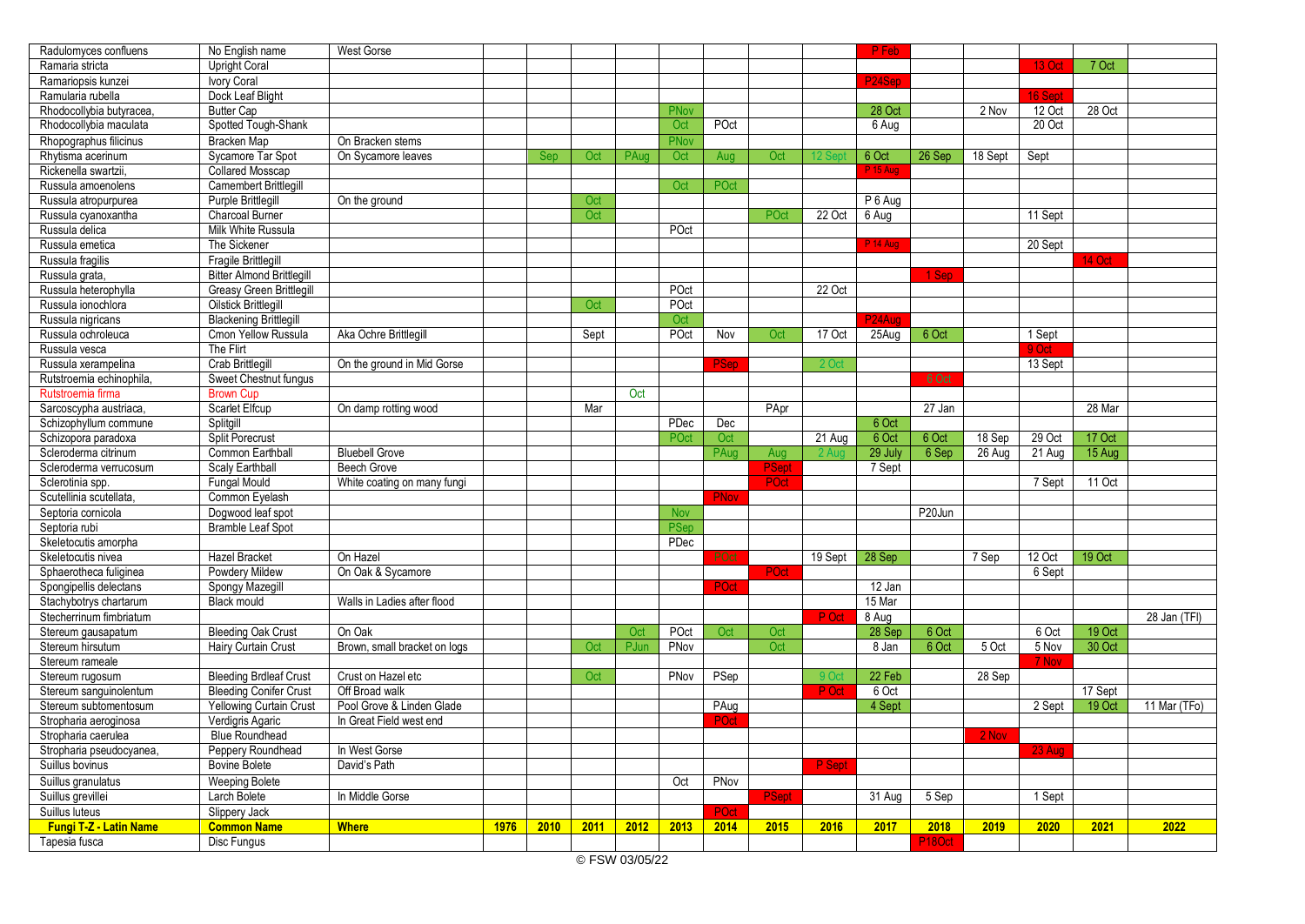| Taphrina pruni              | Pocket Plum            | pruni gall forming on sloes. |              |              |     |      |      |                   | <b>PJuly</b> |         |               |        | 25 May |        |         |                               |
|-----------------------------|------------------------|------------------------------|--------------|--------------|-----|------|------|-------------------|--------------|---------|---------------|--------|--------|--------|---------|-------------------------------|
| Terrana caerulea.           | <b>Cobalt Crust</b>    |                              |              |              |     |      |      | POct              |              |         |               |        | 1 Dec  |        |         |                               |
| Tomentellopsis echinospora  |                        |                              |              |              |     |      |      |                   |              |         | P23Sep        |        |        |        |         |                               |
| Trametes gibbosa            | Lumpy Bracket          |                              |              |              |     |      | POct | <b>PSep</b>       | <b>Sept</b>  |         | <b>15 Oct</b> |        |        |        | 17 Oct  |                               |
| Trametes hirsute            | <b>Hairy Bracket</b>   |                              |              |              |     |      | PNov |                   |              |         |               |        |        |        |         |                               |
| Trametes ochracea           | Ochre Bracket          |                              |              |              |     |      |      |                   | POct         |         | 15 Oct        |        |        |        |         |                               |
| Trametes versicolor         | Turkeytail             | Small bracket on logs        | $\checkmark$ | Sep          | Oct | Oct  | PNov | <b>Sept</b>       | PApr         |         | 25Aug         | 6 Sep  | 2 Oct  | 4 Sept | 13 Aug  | 2 Feb (TFI)                   |
| Trechispora mollusca        |                        | Resupinate                   |              |              |     |      |      |                   |              |         | P Feb         | 6 Oct  |        |        |         |                               |
| Tremella folacea            | Leafy Brain            |                              |              | $\checkmark$ |     |      | PNov | PJan              | Sept         |         | 26 Jan        | 27 Jan |        | 8 Dec  | 19 Oct  |                               |
| Tremella mesenterica        | <b>Yellow Brain</b>    |                              |              |              |     |      |      | PJan              |              | Jan     | 26Nov         |        |        | 19 Oct | 30 Jan  | 19 Feb (SB)                   |
| Tricholoma album            | <b>White Knight</b>    |                              |              |              |     |      |      |                   | POct         |         | 30Sept        |        | 29 Oct | 22 Aug | 13 Oct  |                               |
| Tricholoma equestre         | <b>Yellow Knight</b>   |                              |              |              |     |      |      |                   |              |         |               |        |        | 12 Oc  |         |                               |
| Tricholoma fulvum           | <b>Birch Knight</b>    | By birches - East Gorse      |              |              |     |      |      |                   |              |         | P27Aug        |        |        |        |         |                               |
| Tricholoma lascivum         | Aromatic Knight,       |                              |              |              |     |      |      |                   |              |         | P Jan         |        |        |        |         |                               |
| Tricholoma ustaloides       |                        |                              |              |              |     |      |      | POc               |              |         |               |        |        |        |         |                               |
| Tricholoma sciodes          | Beech Knight           | In David's Crook south end   |              |              |     |      |      | POct              | Oct          | 24 Sept |               |        |        |        | 13 Oct  |                               |
| Tricholoma virgatum         | Ashen Knight           |                              |              |              |     |      |      |                   |              |         | P30Sep        |        |        |        |         |                               |
| Tricholomopsis decora       | Prunes & Custard       | In Steven's Larch            |              |              |     |      |      | PSep              |              |         |               |        |        |        |         |                               |
| Tricholomopsis rutilans     | Plums & Custard        | On Conifer stumps & logs     |              |              |     |      |      | 'Sep              |              |         |               |        |        |        |         |                               |
| Trochilia ilicina           | <b>Holly Speckle</b>   | On Holly leaves              |              |              |     | Oct  | PNov | Sept              | Oct          |         |               |        |        |        |         |                               |
| Tubaria hiemalis            |                        | On wood chippings            |              |              |     |      |      |                   |              |         | P 17 Aug      |        |        |        |         |                               |
| Uromyces muscari            | <b>Bluebell Rust</b>   |                              |              |              |     |      |      |                   |              |         |               |        |        |        | 21 July |                               |
| Ustulina deusta             |                        |                              |              |              |     |      | PNov |                   |              |         |               |        |        |        |         |                               |
| Vuilleminia comedans        | <b>Waxy Crust</b>      |                              |              |              |     | Oct  | PDec | Oct               | Oct          |         | 2 Jan         |        |        |        |         |                               |
| Xerocomellus cisalpinus     | aka Boletus cisalpinus | <b>Beech Grove</b>           |              |              |     |      |      | 190 <sub>ct</sub> | Sept         |         |               | 6 Sep  |        | 1 Sept |         |                               |
| Xerocomus chrysenteron      | Red Cracking Bolete    | <b>West Gorse</b>            |              | Sep          |     |      |      | Oct               |              |         |               |        |        |        |         |                               |
| Xerocomus porosporus        | Sepia Bolete           |                              |              |              |     |      |      |                   |              |         | P 6 Aug       | 6 Sep  |        | 31 Aug |         |                               |
| Xerula radicata             | Deep Root Mushroom     |                              | ✓            | Sep          |     | Oct  |      |                   |              |         |               |        | 2 Oct  |        |         |                               |
| Xylaria hypoxylon           | Candlesnuff            | On old stumps                |              | Sep          | Oct | Oct  | POct | Oct               | Oct          | 17 Oct  | 17 Sept       | 6 Oct  | 28 Oct | 10ct   | 26 June |                               |
| Xylaria longipes            | Dead Moll's Fingers    | Greenhill Way                |              |              |     | POct |      | Nov               | Aug          |         | 1 Sept        | 6 Sep  | 2 Oct  |        | 12 July | 11 Mar (TFo)                  |
| Xylaria polymorpha          | Dead Man's Fingers     | Greenhill Way                |              |              |     |      |      | POct              |              |         |               |        | 29 Oct | 28 Oct |         |                               |
| Xylodon quercinus           |                        |                              |              |              |     |      |      |                   |              |         |               |        |        | 4 Nov  |         |                               |
| <b>Algae</b>                |                        |                              |              |              |     | 2012 | 2013 | 2014              | 2015         | 2016    | 2017          | 2018   | 2019   | 2020   | 2021    | 2022                          |
| Trentepholia                |                        | On Ash trees                 |              |              |     | PAug |      |                   |              |         |               |        |        |        |         |                               |
| <b>Lichens</b>              |                        |                              |              |              |     | 2012 | 2013 | 2014              | 2015         | 2016    | 2017          | 2018   | 2019   | 2020   | 2021    | 2022                          |
| Baeomyces rufus             |                        |                              |              |              |     |      | POct |                   |              |         |               |        |        |        |         |                               |
| Evernia prunastri           | Oakmoss                | On Oak trees                 |              |              |     |      | PNov |                   |              |         |               |        |        |        |         |                               |
| Hyperphyscia adglutinanta   |                        | On rotting stumps            |              |              |     |      | Poct |                   |              |         |               |        |        |        |         |                               |
| Hypogymnia                  | a lichenised fungus    |                              |              |              |     |      | PNov |                   |              |         |               |        |        | 8 Sept | 17 Sept | 28 Jan (TFI)                  |
| Hypotrachyna sp             |                        | On twigs & branches          |              |              |     | PMar |      |                   |              |         |               |        |        |        |         |                               |
| Lecanora chlarotera         |                        | On young Oak                 |              |              |     |      |      | PMar              |              |         |               |        |        |        |         |                               |
| Parmelia caperata           |                        | On living trees              |              |              |     |      | POct |                   |              |         |               |        |        |        |         |                               |
| Parmelia sulcata            | Shield Lichen          | Pollution tolerant           |              |              |     |      |      | PMar              |              |         |               | 23 Oct |        |        |         |                               |
| Parmotrema perlatum         |                        | On burnt tree trunk          |              |              |     |      | PNov |                   |              |         |               |        |        |        |         |                               |
| Physconia distorta          |                        |                              |              |              |     |      | PNov |                   |              |         |               |        |        |        |         |                               |
| Xanthoria aureola           |                        |                              |              |              |     |      |      | PMar              |              |         |               |        |        |        |         |                               |
| Xanthoria parietina         | Golden Shield Lichen   | On branches eg Hazel         |              |              |     |      |      |                   | PAug         |         |               |        |        |        |         |                               |
| Xanthoria sp (?candellaria) |                        | On tree trunks               |              |              |     |      | PMay |                   |              |         |               |        |        |        |         |                               |
| <b>Slime Moulds</b>         |                        |                              |              |              |     | 2012 | 2013 | 2014              | 2015         | 2016    | 2017          | 2018   | 2019   | 2020   | 2021    | 2022                          |
| Arcyria cineria             |                        |                              |              |              |     |      |      |                   |              |         | P4Oct         |        |        |        |         |                               |
| Arcyria ferrugina           |                        |                              |              |              |     |      | PNov |                   |              |         |               |        |        |        |         |                               |
| Ceratiomyxa fruticulosa     |                        |                              |              |              |     |      |      |                   | <b>PNov</b>  |         | 10 Mar        |        |        | 8 Sept |         |                               |
| Fuligo septica              | Dog-vomit Slime Mould  |                              |              |              |     | PSep |      | PMar              | June         | 1 Sept  | $30$ Aug      |        | 7Sep   |        |         | 2 Sept   19 June   3 Apr (HG) |